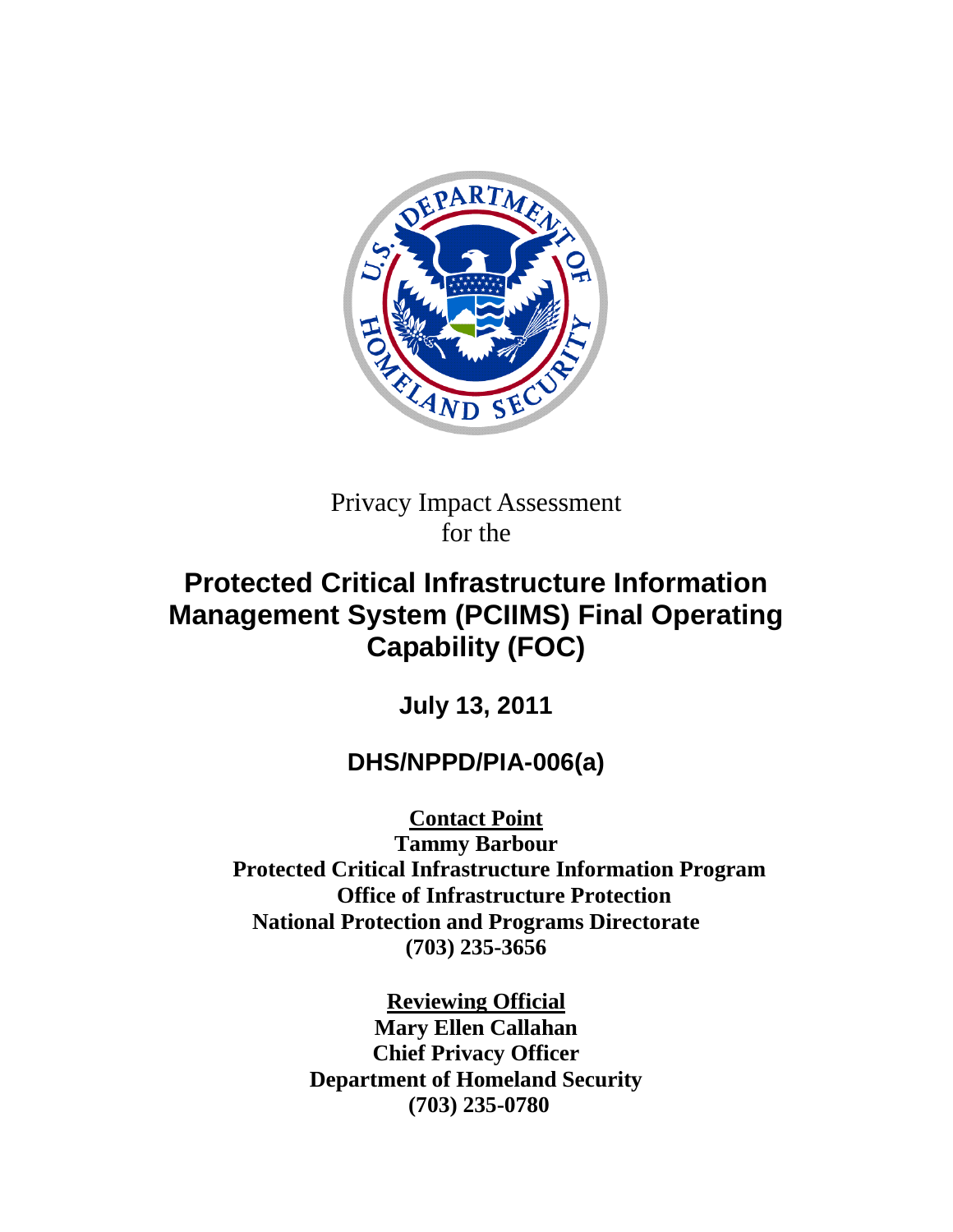

# **Abstract**

The Protected Critical Infrastructure Information (PCII) Program, part of the Department of Homeland Security (DHS), National Protection and Programs Directorate (NPPD), Office of Infrastructure Protection (IP), Infrastructure Information Collection Division (IICD), facilitates the sharing of PCII between the government and the private sector. The Protected Critical Infrastructure Information Management System (PCIIMS) Final Operating Capability (FOC) is an Information Technology (IT) system and the means by which PCII submissions from the private sector are received and cataloged, and PCII Authorized Users are registered and managed. The PCII Program conducted this privacy impact assessment (PIA) to analyze and evaluate the privacy impact resulting from the consolidation of the PCIIMS Initial Operating Capability (IOC) functionalities into PCIIMS FOC, as well as the collection of limited personally identifiable information (PII) from the submitting individuals and PCII Authorized Users for contact purposes.

# **Overview**

It is estimated that over 85 percent of the critical infrastructures within the United States are owned and operated by the private sector. Recognizing that the private sector was reluctant to share information with the federal government for fear that it could be publicly disclosed, Congress passed the Critical Infrastructure Information Act of 2002 (6 USC §131 *et seq.*) (CII Act). This Act provides Critical Infrastructure Information (CII) with protection from public release and disclosure. It also charges the PCII Program Office to improve the readiness posture of the United States in order to prevent and/or respond to incidents related to our critical infrastructure by creating a new framework, which would enable the private sector to voluntarily submit sensitive information regarding the nation's critical infrastructure, such as subject material (telecom, nuclear, chemical, commerce, etc.), plans related to a site (disaster, emergency response, security, buffer zone protection, etc.), location of facility, site and asset vulnerabilities, blueprints, and any other information relevant to the protection of a facility.

CII, which becomes PCII upon completion of the submission and validation process, is defined in the CII Act as:

Information not customarily in the public domain and related to the security of critical infrastructure or protected systems—(A) actual, potential, or threatened interference with, attack on, compromise of, or incapacitation of critical infrastructure or protected systems by either physical or computer-based attack or other similar conduct (including the misuse of or unauthorized access to all types of communications and data transmission systems) that violates federal, state, or local law, harms interstate commerce of the United States, or threatens public health or safety; (B) the ability of any critical infrastructure or protected system to resist such interference, compromise, or incapacitation, including any planned or past assessment, projection, or estimate of the vulnerability of critical infrastructure or a protected system, including security testing, risk evaluation thereto, risk management planning, or risk audit; or (C) any planned or past operational problem or solution regarding critical infrastructure or protected systems,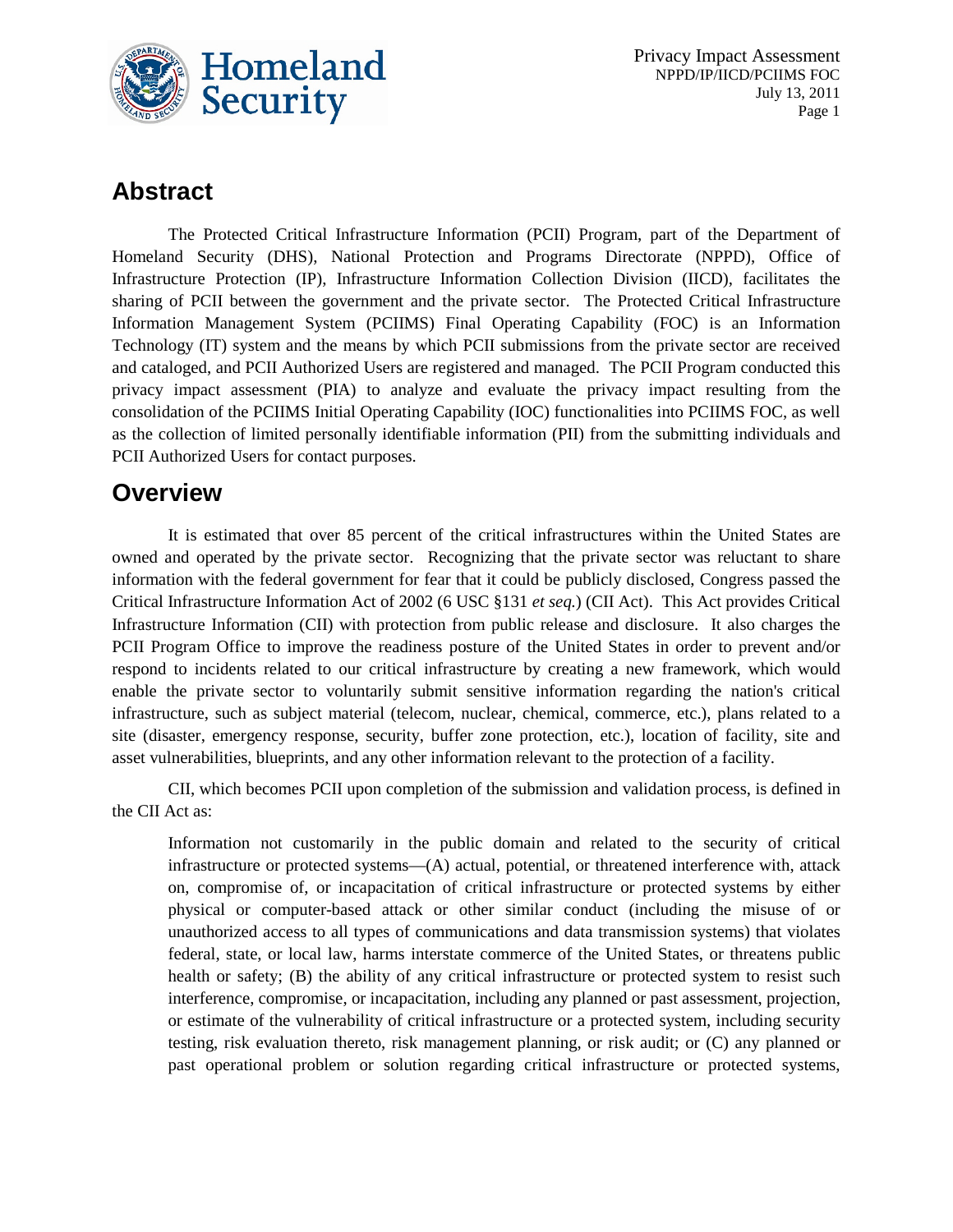

including repair, recovery, reconstruction, insurance, or continuity, to the extent it is related to such interference, compromise, or incapacitation. $<sup>1</sup>$  $<sup>1</sup>$  $<sup>1</sup>$ </sup>

Entities who share CII with DHS include state and local government entities, private entities or persons, or Information Sharing and Analysis Organizations acting on behalf of their members or otherwise. These entities who submit CII to DHS for protection as PCII are referred to as "submitters" throughout this PIA. Collecting PCII assists government entities in protecting the nation from, and aiding in response to, acts of terrorism, natural disasters, or other emergencies, as well as assisting in the identification of vulnerabilities. The collection of PCII in a central repository gives DHS and the PCII stakeholders across the country a comprehensive view of the nation's critical infrastructure. Such a comprehensive view enables quick and effective decision-making and communication should the need for response arise. Collecting administrative contact information from submitters of PCII supports the PCII Program mission of receipt, validation, protection, and dissemination of PCII. The PCII Program limits the contact information collected to the amount of information necessary to coordinate and validate a particular CII submission. PCII protection exempts the information from the Freedom of Information Act (FOIA), state and local disclosure laws, and use in civil litigation. The submitter's contact information is considered part of the CII submission, and therefore, is afforded the same protection as the rest of the data.

In September 2006, DHS further defined and developed the PCII Program through an implementing regulation, "Procedures for Handling Critical Infrastructure Information; Final Rule," 6 CFR Part 29 (Final Rule). This regulation provides protections, defines terms, and outlines handling and use limitations, as well as the submission and sharing process of CII with DHS. The Final Rule also requires the use of PCIIMS to record the receipt, acknowledgement, validation, storage, dissemination, and destruction of PCII. PCIIMS FOC consolidates and integrates functions that previously existed as part of the two separate PCIIMS IOC systems, PCIIMS eSubmissions and Workflow and the Program Administrative Support (PAS) system. PCIIMS FOC consolidates the two systems into one fully integrated system with three main functions: (1) eSubmissions is an electronic submission functionality enabling private sector critical infrastructure personnel to submit information electronically for protection; (2) Workflow is a functionality enabling validation and protection of the PCII; and (3) User Management is where PCII Authorized Users are registered, trained, authorized, and their accounts managed.

PCIIMS FOC has three user groups: (1) submitters of CII for PCII protection (e.g., state, local, or private sector entities); (2) PCII Program personnel who are DHS employees or contractors that perform the submission review, processing, validation, and administration; and (3) PCII Authorized Users who use the PCII for analyses, assessments, and other tasks in support of their homeland security duties (may include individuals outside of DHS). All PCII Program personnel with access to the PCIIMS FOC system are required to be PCII Authorized Users. However, to maintain accountability of the system and its data, not all PCII Authorized Users have direct access to the PCII contained in the PCIIMS FOC system. Only PCII Program personnel have direct access to PCII maintained within PCIIMS FOC, and PCII is disseminated to PCII Authorized Users by approved PCII Program personnel only after all sharing

<span id="page-2-0"></span> $^{1}$  6 USC §131(3)(A)-(C)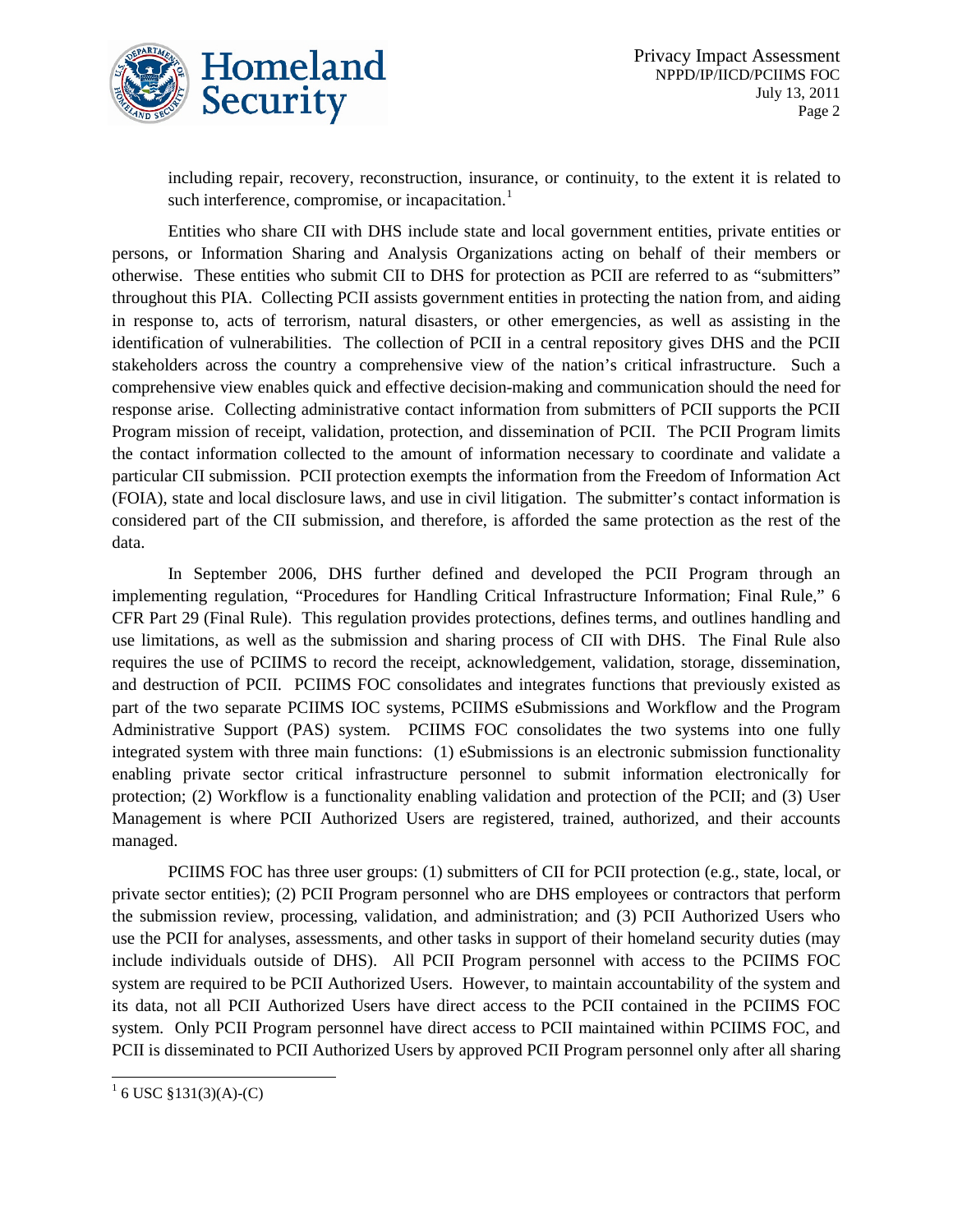

requirements are met, including the establishment of the PCII Authorized User's need to know. Submitters are not required to be PCII Authorized Users since they are submitting CII to be considered for protections as PCII and are not using PCII for homeland security duties.

As described in the CII Act and the Final Rule, PCII submissions will include PII from submitters. The PCII Program Office uses the contact information to coordinate and validate, as necessary, a particular CII submission. The PCII Program also collects PII during the PCIIMS FOC user registration process to manage PCII Authorized Users with access to the system. In both instances, the PII collected is limited to business contact information, such as:

- name;
- company;
- business email;
- business phone; and
- business address.

#### **CII/PCII Submission Process**

The submitter may share CII with DHS using one of the following methods: (1) directly to PCIIMS FOC through the eSubmissions functionality; or (2) manually via email, regular mail, fax, orally, in-person, etc. All information the PCII Program collects must be accompanied by an express statement and a signed certification statement from the submitter. If a submitter opts to submit information orally, the submitter must follow up with an express statement, certification statement, and documents that memorialize the oral submission, and a PCII Program official will input and upload the submission into PCIIMS FOC on the submitter's behalf

The express statement affirms that:

• The information is voluntarily submitted to the federal government in expectation of protection from disclosure as provided by the provisions of the Critical Infrastructure Information Act of 2002.

The certification statement affirms that:

- To the best of the submitter's knowledge, information, and belief, the information being submitted is not customarily in the public domain.
- The submitter attests that information is not being submitted in lieu of a regulatory requirement.
- The submitter is authorized to submit this information to be considered for protection under the Critical Infrastructure Information Act of 2002.

Within PCIIMS FOC, the tracking of a CII submission begins with eSubmissions, and is managed through the Workflow and User Management applications.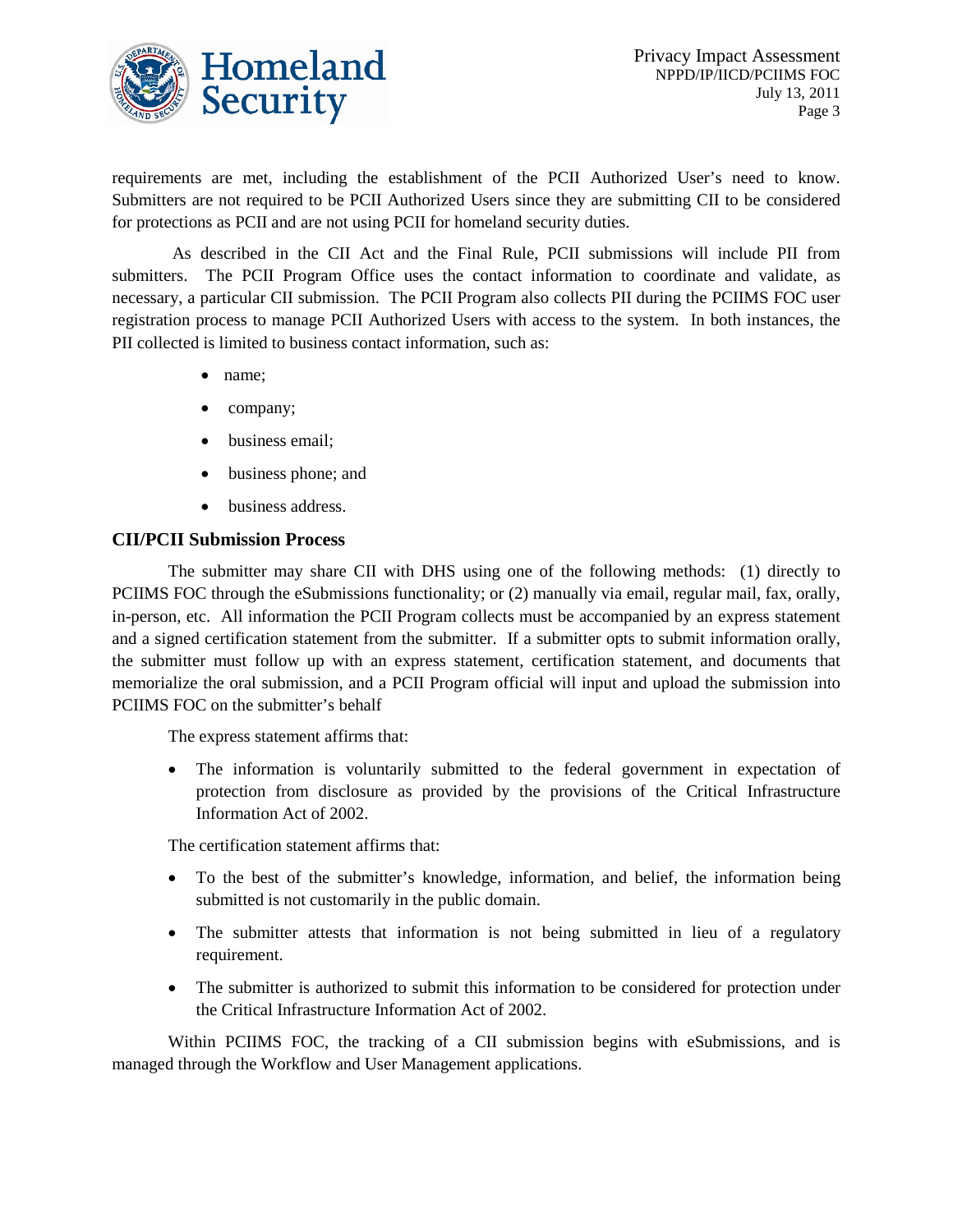

#### eSubmissions

The eSubmissions functionality collects submitter information (business contact information), as well as information about the CII data being submitted to DHS for protection, and then enables the submitter to upload various supporting documents and files. The eSubmissions application scans the submitted documents for viruses and malware prior to the submission being accepted and inputted into the Workflow application. If the virus check fails, the submission is not accepted and the submitter must resolve the document issue prior to resubmitting. Once the submission is accepted, eSubmissions provides a unique submission identification number to the submitter.

#### Workflow

The submission identification number follows the submission through the entire PCII submission, validation, approval, and storage process, which occurs in the Workflow application. The Workflow functionality is an information management application, logging CII submissions (either inputted directly from eSubmissions or via a manual entry by the PCII Program personnel) and then enabling the PCII Program personnel to perform a validation process. CII submitted to the PCII Program is not restricted to any particular format. Therefore, during processing and validation, PCII Program personnel review the submission for specific PCII requirements. They also have the ability to systematically generate letters to send to a submitter for various information requests or status updates regarding the submission. Workflow creates a log of such correspondence, in addition to allowing PCII Program personnel to input their comments about a submission, such as administrative notes or status updates. Once a submission undergoes the PCII validation workflow, the PCII Program will either validate the submission as PCII, reject, or withdraw the submission. If the submission is validated as PCII, the Workflow application adds required headings, markings, cover pages, etc. to all of the applicable data, per the PCII Final Rule requirements, and stores the newly designated PCII submission in the PCIIMS FOC database indefinitely or until the original submitter requests the PCII protection to be withdrawn. If the submission is rejected or withdrawn, the system automatically removes all data related to the submission, with the exception of the submitter's certification and express statements that are required as part of the CII submission process. This retention practice conforms to the National Archives and Records Administration (NARA) records retention schedule for PCIIMS FOC.

PCII Program personnel can also perform limited search and reporting capabilities on the CII and PCII submissions, including the reporting of first-level dissemination of PCII retained in the application. This Workflow functionality is only accessible from the DHS A-LAN, requiring a separate login from eSubmissions and User Management functions. The search results and report information are only accessible to the PCII Program personnel. No other PCIIMS FOC system users have access.

#### User Management

The User Management functionality enables the PCII Program to manage its PCII Authorized Users. The PCII Program has a requirement to maintain a central repository of all users who are authorized to access PCII. In order for a user to become a PCII Authorized User, the user must complete several requirements, including: certify the performance of homeland security duties, sign a nondisclosure agreement (non-Federal employees only), be certified for access (contractors only), and complete PCII training and subsequent exam. The PCII Program relies heavily on a distributed user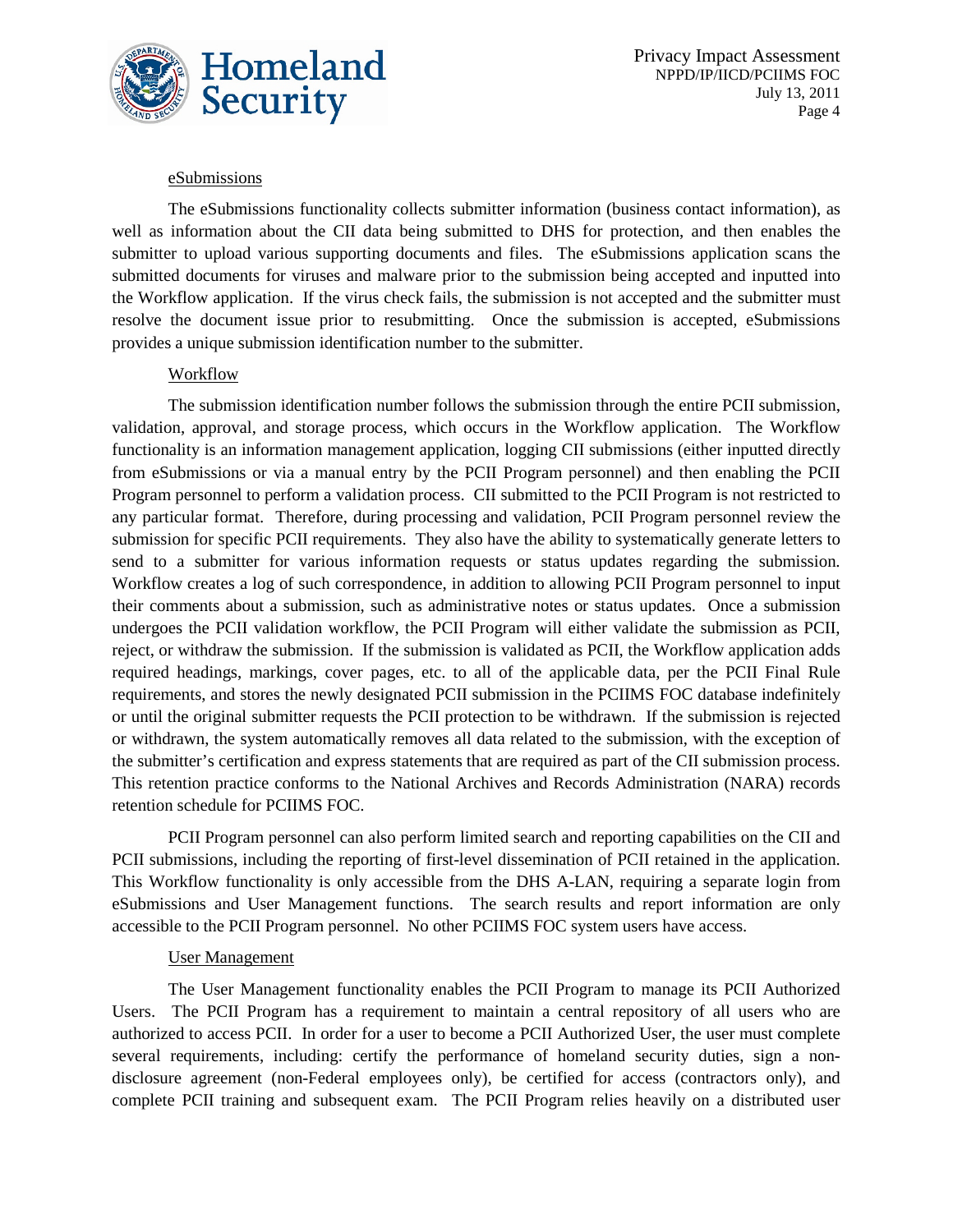

management framework consisting of PCII Officers within the many Federal, State, local, and tribal government organizations, which access PCII, to oversee and manage the PCII Authorized User community. The User Management application aids the PCII Program and designated PCII Officers in the oversight and management of the PCII Authorized User community by enabling user registration, user screening, training delivery and certification, user notification, account maintenance, and PCII Program and Officer administrative tasks. All PCII Authorized Users are required to take PCII Authorized User training, which covers the consequences of loss or misuse of PCII data, including criminal and administrative penalties. After completing the PCII Authorized User training, a user may access PCII for up to one year and receives a unique PCII Authorized User number and a PCII Authorized User certificate. The User Management application automatically notifies users via email before their one year PCII Authorized User status expires. To keep their PCII Authorized User status, the user must complete refresher training prior to the expiration date. To assist PCII Authorized Users in identifying other current PCII Authorized Users, before sharing PCII, the User Management application also includes an Authorized User number check feature, whereby one Authorized User can enter another user's number and the feature will return that person's name, PCII Authorized User status, expiration date, organization, and employer (if contractor).

#### Partnership Systems

The PCII Program also collects data on PCII submissions through partnership systems. Partnership systems are systems managed by PCII Officers in other federal agencies who have received an elevated training level for handling PCII. These systems collect, protect, and disseminate original PCII in a format that has been pre-approved by the PCII Program. PCII Officers in other federal agencies share their data with DHS either by granting the PCII Program access to the partnership system, sending a file by email, or by transmitting a CD or hardcopy of the information by mail, if necessary. Each partnership system is required to meet the PCII requirements of the final rule and is covered by an individual memorandum of understanding (MOU) between the system owner and PCII Program, which details how information is collected, protected, and disseminated from the partnership system (See Appendices A and B).

PCII Program personnel may input PCII submission metadata records from approved PCII partnership systems into the PCIIMS FOC Workflow application in a standardized XML format. Workflow stores these metadata records and enables the PCII Program to execute searches and generate reports on the data.

# **Section 1.0 Authorities and Other Requirements**

### **1.1 What specific legal authorities and/or agreements permit and define the collection of information by the project in question?**

Section 201(d) of the Homeland Security Act (6 USC  $\S11(d)$ ) and the CII Act authorize this collection, and the collection is done in accordance with the final rule.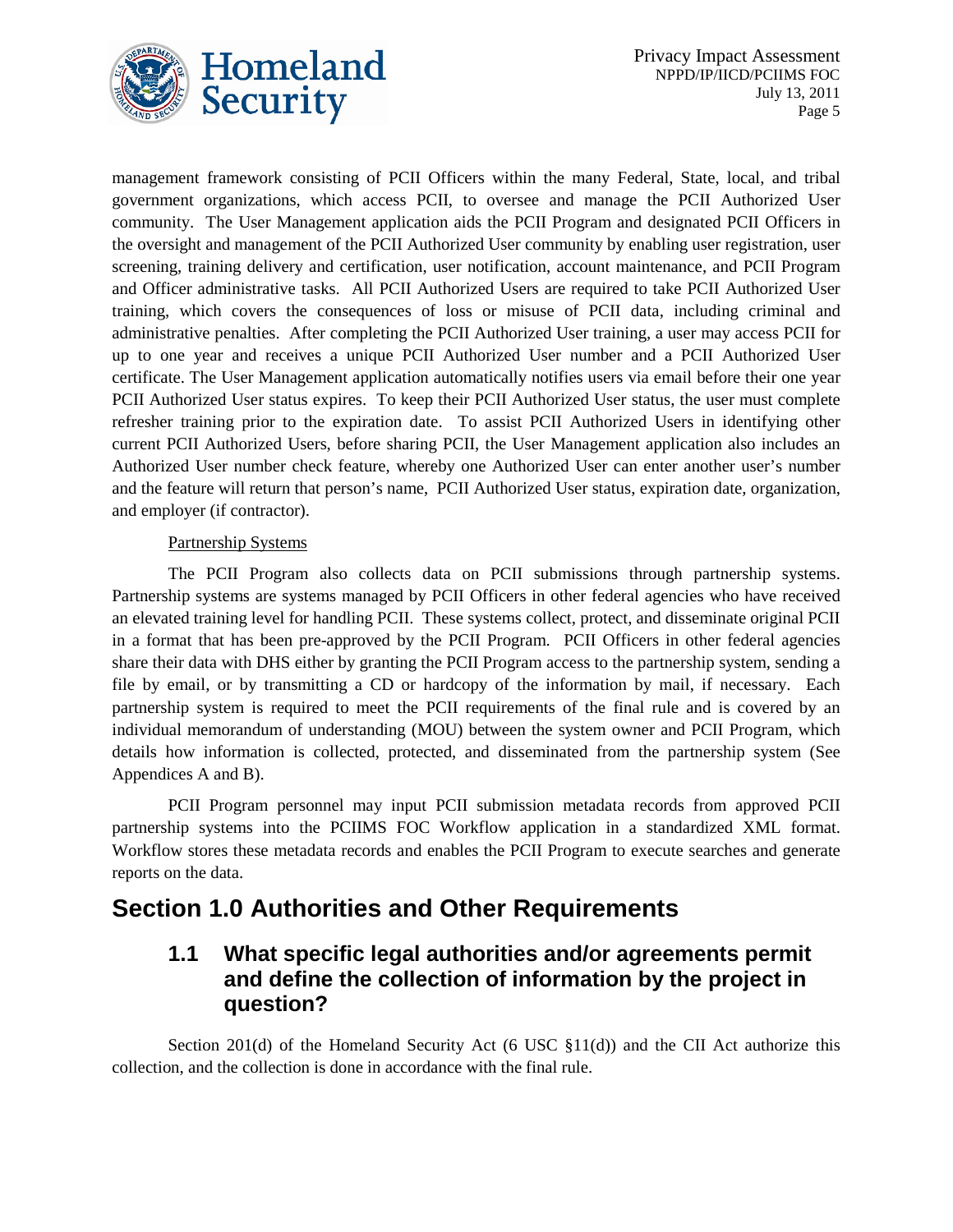

# **1.2 What Privacy Act System of Records Notice(s) (SORN(s)) apply to the information?**

The PII about Submitters is not covered by the Privacy Act because the information is not retrieved by personal identifier as required by the Privacy Act. This information is covered and protected under the CII Act.

The PCII Program Office collects PII for the purpose of granting access to the PCIIMS FOC system. This collection of information is covered by the DHS/ALL-004 General Information Technology Access Account Records System of Records (September 29, 2009, 74 FR 49882).

### **1.3 Has a system security plan been completed for the information system(s) supporting the project?**

The PCIIMS FOC system has a System Security Plan (SSP) that is part of the new system C&A package. This C&A package is currently undergoing review, and an ATO will be granted before the system goes live (expected to go live in July 2011). The current production system (PCIIMS IOC) has an ATO that was signed September 9, 2010 and is valid for three years.

### **1.4 Does a records retention schedule approved by the National Archives and Records Administration (NARA) exist?**

The following records schedules cover PCIIMS FOC and have been approved by NARA: Job No. N1-563-08-36, which covers the PCIIMS system, and N1-563-04-9, which covers CII submissions.

### **1.5 If the information is covered by the Paperwork Reduction Act (PRA), provide the OMB Control number and the agency number for the collection. If there are multiple forms, include a list in an appendix.**

Per 6 CFR 29, Volume 71, Number 170: "Under the Paperwork Reduction Act of 1995, 44 U.S.C. 3501-3520 (PRA), a Federal agency must obtain approval from the OMB for each collection of information it conducts, sponsors, or requires through regulations. The Final Rule for the Procedures for handling Critical Infrastructure Information does not contain provisions for collection of information, does not meet the definition of 'information collection' as defined under 5 CFR Part 1320, and is therefore exempt from the requirements of the PRA. Accordingly, there is no requirement to obtain OMB approval for information collection."<sup>[2](#page-6-0)</sup> However, the final rule does not exempt partnership systems, and as such, each partnership system may be required to follow PRA guidelines.

# **Section 2.0 Characterization of the Information**

The following questions are intended to define the scope of the information requested and/or collected, as well as reasons for its collection.

<span id="page-6-0"></span><sup>&</sup>lt;sup>2</sup> Procedures for Handling Critical Infrastructure Information; Final Rule, Preamble §V(H), 6 CFR part 29 (2006).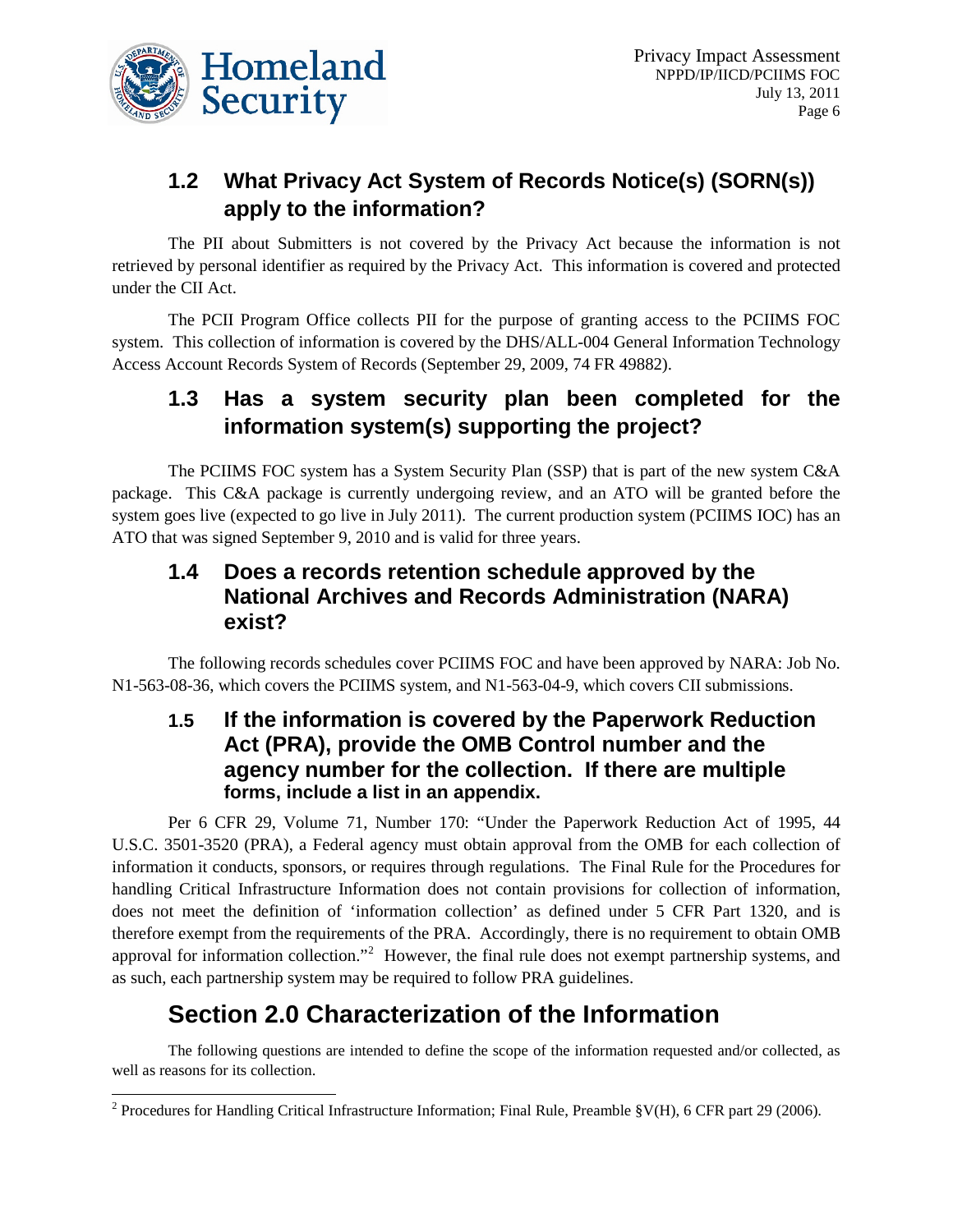

## **2.1 Identify the information the project collects, uses, disseminates, or maintains.**

The eSubmissions functionality of PCIIMS FOC collects limited contact information from individuals submitting CII to DHS. The contact information consists of full name, business title, business e-mail address, business telephone, and business fax number and is used by DHS to contact the submitter in the event there are any questions about the submission during the verification process.

Information regarding the critical infrastructure itself comprises the rest of the submission and does not include PII. The types of information that PCIIMS FOC collects may include the subject material (e.g., telecom, nuclear, chemical, commerce, etc.), plans related to a site (e.g., disaster, emergency response, security, buffer zone protection, etc.), location of facility or site, asset vulnerabilities, blueprints, and/or any other information relevant to the protection of a facility. The types of information PCIIMS collects are specific to each site. For example, if the facility stores any amount of chemical matter, the submission would detail the amount, type, location, and storage of such material.

Additionally, each entry requires a Certification Statement. The Certification Statement certifies that the submitter believes the information meets the statutory requirements. Each entry also contains an express statement from the submitter officially requesting that the CII be protected.

The user management functionality of PCIIMS FOC also collects business contact information (e.g., name, email, business address, business phone, and organization) on personnel that are PCII Authorized Users. Future PCIIMS FOC functionality may include the ability for PCII Authorized Users to search for other PCII Authorized Users by their business contact information.

### **2.2 What are the sources of the information and how is the information collected for the project?**

The original source of information that the PCII Program collects is always the submitter. Submitters may submit CII for protection as PCII to DHS through one of the following methods: (1) directly to PCIIMS FOC through the eSubmissions functionality; or (2) manually via email, regular mail, fax, orally, in-person, etc., in which case a PCII Program official inputs and uploads the submission into PCIIMS FOC on the submitter's behalf. In the case of faxed or hard copy submissions, a PCII Program official scans and uploads the information to PCIIMS FOC. Original, hard copy documents are stored in a safe.

When information is not collected directly by the PCII Program, it is collected through partnership systems, which are systems managed by PCII Officers in other federal agencies who have received an elevated training level for handling PCII. Partnership systems collect, protect and disseminate original PCII in a format that has been pre-approved by the PCII Program. The data is shared with the PCII Program office either by granting access to the partnership system, sending a file by email, or by transmitting a CD or hardcopy of the information by mail, if necessary. Each partnership system is required to meet the PCII requirements of the Final rule and is covered by an individual memorandum of understanding (MOU) between the system owner and the PCII Program, which details how information is collected, protected and disseminated from the partnership system (See Appendices A and B).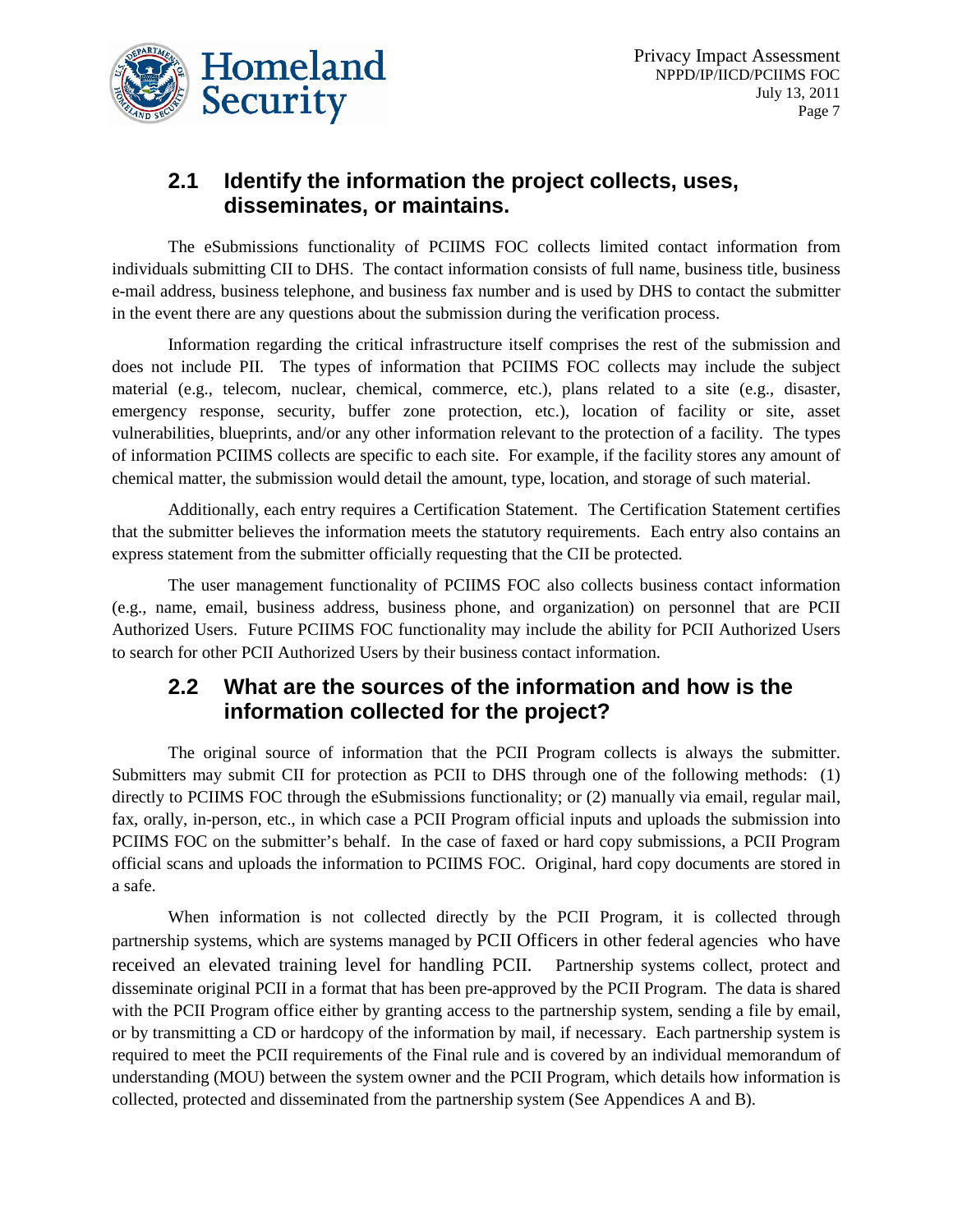

Additionally, the User Management functionality of PCIIMS FOC collects business contact information (e.g., name, email, business address, business phone, and organization) directly from individuals that are applying to be PCII Authorized Users.

### **2.3 Does the project use information from commercial sources or publicly available data? If so, explain why and how this information is used.**

All information collected by PCIIMS FOC is provided by the individual, not collected from commercial sources or otherwise obtained from public records.

#### **2.4 Discuss how accuracy of the data is ensured.**

The PCII Program office verifies the submitter's contact information at the time of the CII submission. PCII Program personnel review the information contained in the submitting entity's submission and express and certification statements, as it is inputted into the eSubmissions functionality of the PCIIMS FOC. In the case of an oral submission, the submitter must follow up with written documents to memorialize the submission, which are then reviewed by PCII Program personnel. Upon receipt and review of the submission, the PCII Program issues an acknowledgment to the submitter, at which point the submitter may verify the accuracy of their contact information.

Established standard operating procedures require that the information be reviewed by a trained federal employee to ensure the submission either does or does not qualify for PCII protection and to check for accuracy. Once the information has been processed by the employee, only the Program Manager of the PCII Program Office is able to validate the submission before it is stored as read-only in the PCIIMS FOC.

Once the data is stored as PCII, no changes are made to the submission, including the contact information, unless DHS is specifically notified to do so. Notifications would include, for example, a submitter contacting the help desk to update their information or to withdraw protections from their submissions. Notifications are also sent to PCII Authorized Users via email to conduct various PCIIMS FOC user management activities, including training renewal notices and password resets. Responses to these notifications ensure that the contact information within PCIIMS FOC is up to date. A non-response would trigger the PCIIMS FOC system to remove the user, as required by the PCII Program policy.

### **2.5 Privacy Impact Analysis: Related to Characterization of the Information**

**Privacy Risk:** There is a risk that more PII than is needed will be collected and retained.

**Mitigation:** The PCII Program Office limits the information collected to only that business contact information necessary to coordinate and validate a particular PCII submission or to perform PCII Authorized User management activities. Information entered is limited by the fields that are available in the user management functionality of PCIIMS FOC.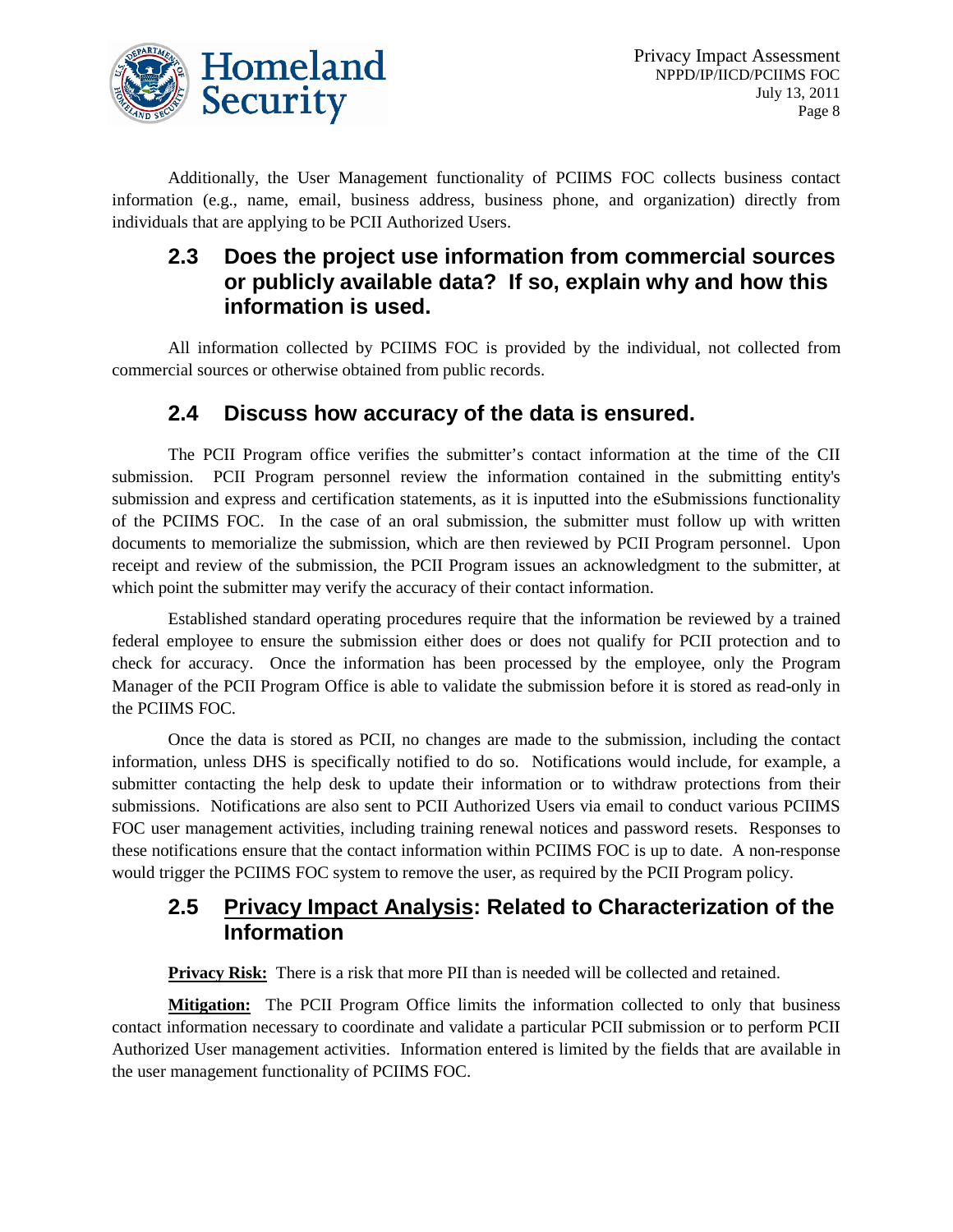

# **Section 3.0 Uses of the Information**

The following questions require a clear description of the project's use of information.

### **3.1 Describe how and why the project uses the information.**

The PCII Program Office and PCII Authorized Users utilize PCII to prepare the nation for acts of terrorism, natural disasters, or other emergencies, as well as to assist in the identification of vulnerabilities. PCII Authorized Users may include PCII Analysts within the Department's PCII Program Office and other authorized government users to include federal, state, local, or tribal agents and their contractors.

PCII information is also used by federal, state, and local governments in response to natural disaster recovery efforts. The PCII Program Office may communicate requests to submitting entities in support of the PCII Program Office's mission of receipt, validation, protection, and dissemination of PCII. The submitter's contact information is considered part of the CII submission, and therefore, is afforded the same protection as the rest of the data.

The PCII Program Office uses contact information to contact the submitting entity with questions related to the CII submission. Once protected, the PII and CII combine to form PCII. The PCII is disseminated only to PCII Authorized Users with the need to know. PCII Authorized Users are identified by their unique user number. Authorized Users' PII is maintained by PCIIMS solely to contact the individual for PCII Program office oversight activity.

### **3.2 Does the project use technology to conduct electronic searches, queries, or analyses in an electronic database to discover or locate a predictive pattern or an anomaly? If so, state how DHS plans to use such results.**

While PCII Analysts and others examine relationships between critical infrastructure sites in certain regions or sectors, submitter and Authorized User contact information is not analyzed in any way.

### **3.3 Are there other components with assigned roles and responsibilities within the system?**

The PCII Program Office shares PCII with PCII Authorized Users, as necessary, to support mission requirements. All PCII Authorized Users must demonstrate a valid need to know before receiving any protected information. Additionally, any organization that develops a relationship with the PCII Program Office must develop programs for receiving, handling, and using PCII in their respective critical infrastructure programs. They also must complete certification to receive PCII. A list of components or directorates within the Department with which the information is shared is maintained by the PCII Program Office.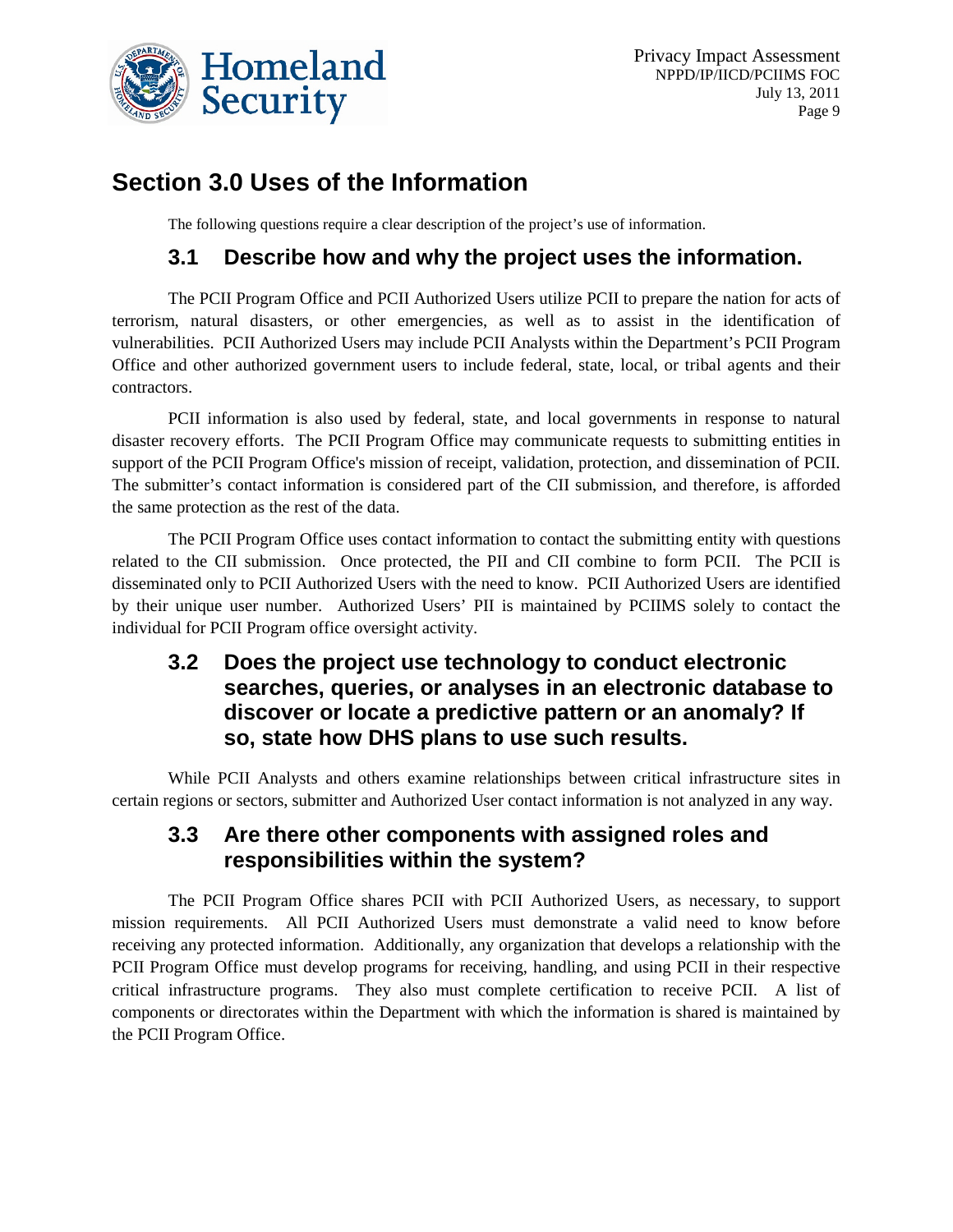

## **3.4 Privacy Impact Analysis: Related to the Uses of Information**

**Privacy Risk:** There is a risk of misuse of PII collected as part of a CII submission.

**Mitigation:** This risk is mitigated in that the entire submission (including PII), once validated, is protected as PCII. Therefore, any PII collected is afforded the same protection as PCII, and the uses of PCII are specifically defined in the Final Rule. DHS limits the use of the contact information to the coordination and validation of a PCII response. All PCII Authorized Users who receive PCII and, by necessity, process contact information, receive PCII training. All DHS employees are required to complete annual privacy training, which covers the appropriate use and handling of PII. Additionally, PCII Program users are authorized access to only the information necessary for the completion of their duties. These role-based access measures help to mitigate potential misuse of PII.

# **Section 4.0 Notice**

The following questions seek information about the project's notice to the individual about the information collected, the right to consent to uses of said information, and the right to decline to provide information.

### **4.1 How does the project provide individuals notice prior to the collection of information? If notice is not provided, explain why not.**

Entities that submit CII and associated business contact information to DHS do so voluntarily, and DHS requires that each submission is accompanied by a signed certification and express statement, ensuring the submitter acknowledges the voluntary nature of the program. Entities, including the individual submitters, are provided with specifics about the program in the Final Rule. The PCII Program Office provides notice at the time of collection to individuals applying to be authorized users in the form of a Privacy Act statement, in this PIA, and the DHS/ALL-004 General Information Technology Access Account Records System of Records (September 29, 2009, 74 FR 49882).

### **4.2 What opportunities are available for individuals to consent to uses, decline to provide information, or opt out of the project?**

The PCII Program Office may need to contact a submitter for additional information in order to complete a validation of submitted material. In such instances, the submitter can decline to provide any additional information or may withdraw the submission before it is validated. The PCII Program Office does not accept anonymous submissions. If a submitter declines to provide their contact information that would indicate that they choose not to participate in the PCII Program.

PCII Authorized Users are not provided ability to specifically consent to particular uses. Individuals who choose not to provide all the information necessary, may not be approved as a PCII Authorized User.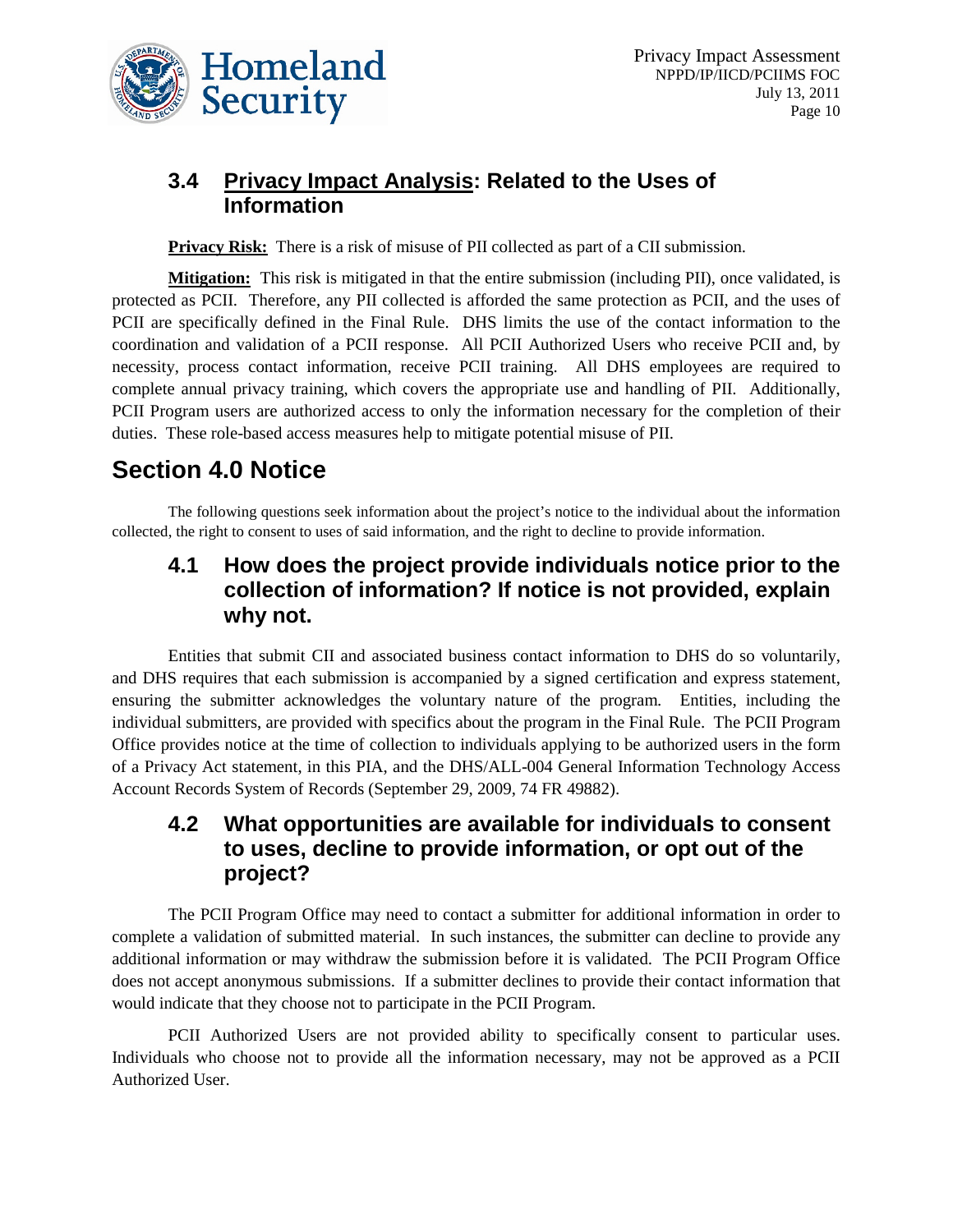

### **4.3 Privacy Impact Analysis: Related to Notice**

**Privacy Risk:** There is a risk that submitters or PCII Authorized Users will not be provided with adequate notice as to how their PII will be used.

**Mitigation:** This risk is mitigated in that the PCII Program has a direct relationship with both submitters and PCII Authorized Users and ensures that notice provided to individuals is robust. For example, this PIA and the Final Rule provide detailed notice regarding the use of any PII provided to the PCII Program office. Once an entity chooses to submit information, they are aware of the extent of the information that is required, including the limited amount of contact information collected and the limited use of the contact information. Additionally, submitters of CII sign certification and express statements, certifying that information submitted to the PCII Program is done so voluntarily by the individual.

For Authorized Users, the PCII Program Office provides notice to individuals in the form of a Privacy Act statement at the time of collection, and further notice is provided in the DHS/ALL-004 General Information Technology Access Account Records System of Records (September 29, 2009, 74 FR 49882). This notice also ensures that individuals are aware of how to access and correct their records maintained within PCIIMS FOC.

# **Section 5.0 Data Retention by the project**

The following questions are intended to outline how long the project retains the information after the initial collection.

### **5.1 Explain how long and for what reason the information is retained.**

DHS worked with the National Archives and Records Administration (NARA) to develop a retention schedule for the records maintained within PCIIMS FOC. This retention schedule was designed to protect PCII maintained within the system to the maximum extent practicable and consistent with the CII Act. CII submissions that are validated as PCII are maintained indefinitely or until the PCII Program office determines that information may no longer be protected under the CII Act, in which case the status is changed from PCII to non-PCII. Status changes occur when: (1) the submitter requests in writing that the information no longer be protected under the CII Act; or (2) the PCII Program office determines that the information was, at the time of the submission, customarily in the public domain.

CII submissions that are rejected are removed from the system with the exception of the certification and express statements and reason for rejection, which are maintained for administrative tracking purposes. Similarly, when status changes occur, the substantive information from the submission is removed from the system, and only the certification and express statements, reason for removal, and submission metadata are retained, as outlined in the NARA guidelines. When information no longer requires protection, a submitter may request that the information be returned to them. Otherwise, it is removed from PCIIMS FOC and destroyed.

Per NARA guidance, the PCII Program maintains the following categories of information, and then retains them, as follows: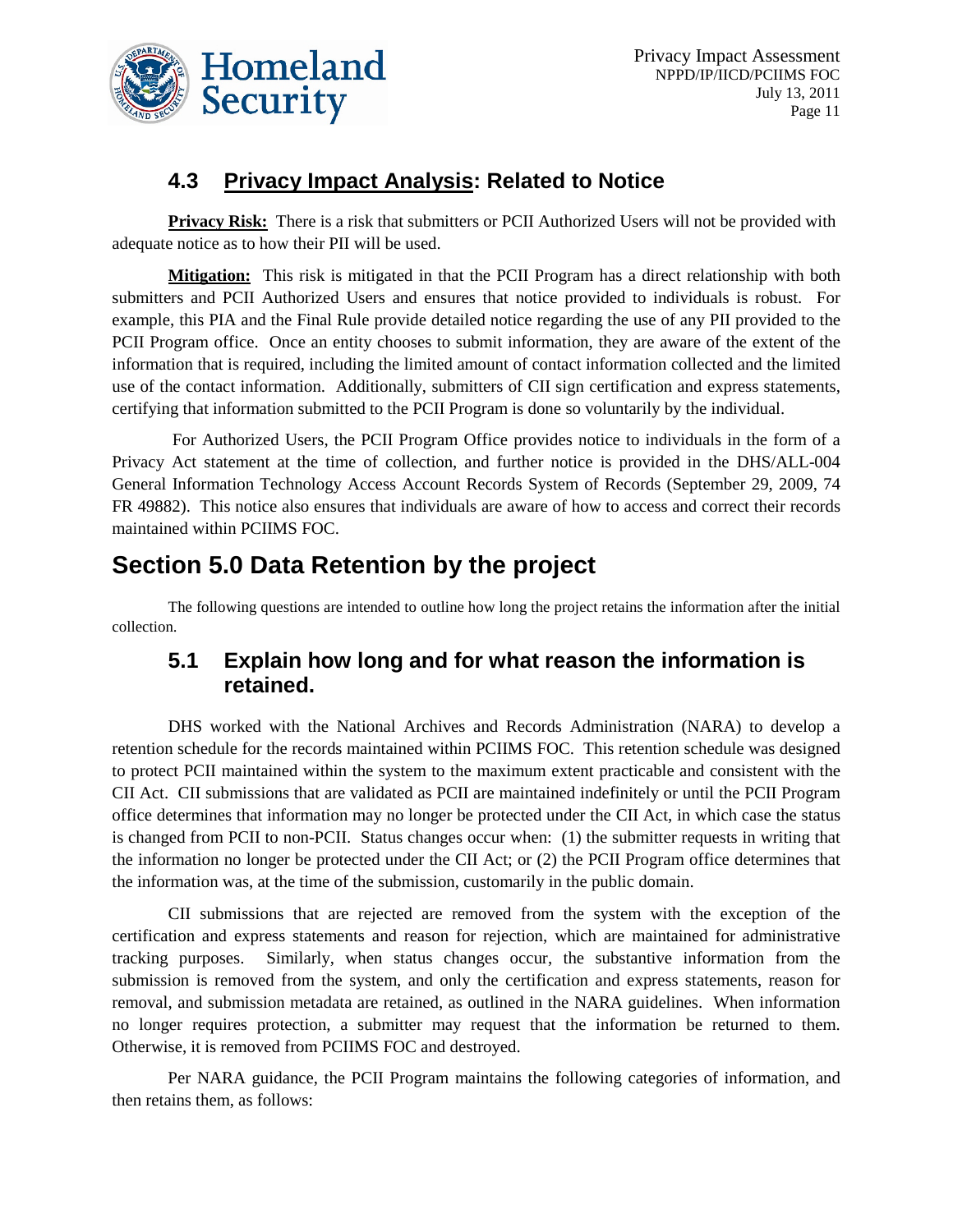

Per NARA Job No. N1-563-04-09:

Critical Infrastructure Information Submissions in all media formats that do not meet PCII criteria: Return to submitter if requested, or destroy within 30 calendar days of making the final nonprotection determination in accordance with provisions found in 6 CFR Part 29, or when no longer needed for current business, whichever is later.

Email and word processing documents related to Non-Protected CII submissions:

- a. Copies that have no further value after the recordkeeping copy is made: Delete/destroy within 180 days after the recordkeeping copy has been produced
- b. Copies used for dissemination, revision, or updating that are maintained in addition to the recordkeeping copy: Delete/destroy when dissemination, revision, and updating is complete.

Per NARA Job No. N1-563-08-36:

Critical Infrastructure Information Submissions: Return to submitter or destroy within 30 days of a change in submission status from PCII to non-PCII.

Workflow/Protected Subsystem: Destroy 20 years after the PCII has changed submission status from PCII to non-PCII.

Metadata Repository Subsystem: Destroy 20 years after the PCII has changed submission status from PCII to non-PCII.

Related Records: Destroy 20 years after either the initial status determination of the associated submission or the PCII submission has changed status from PCII to non-PCII.

### **5.2 Privacy Impact Analysis: Related to Retention**

**Privacy Risk:** There is a risk that PII contained in a CII submission may be retained longer than necessary.

**Mitigation:** The above risk is mitigated in that information is only retained for as long as necessary and relevant to the PCII Program mission. Submitters can request that information no longer requiring protection be removed from the system. DHS follows NARA guidance regarding purging PII that is no longer relevant or necessary, as described in 5.1, and the PCII Program Office undergoes yearly compliance auditing. Additionally, all PCII Program Office personnel are required to follow the PCII Validation Standard Operating Procedure (SOP) when reviewing CII submitted for protection. By following this SOP and the PCII Procedures Manual, the PCII program office ensures that CII failing to qualify for PCII protections is returned (if requested by the submitter) and destroyed.

# **Section 6.0 Information Sharing**

The following questions are intended to describe the scope of the project information sharing external to the Department. External sharing encompasses sharing with other federal, state, local, and tribal government and private sector entities.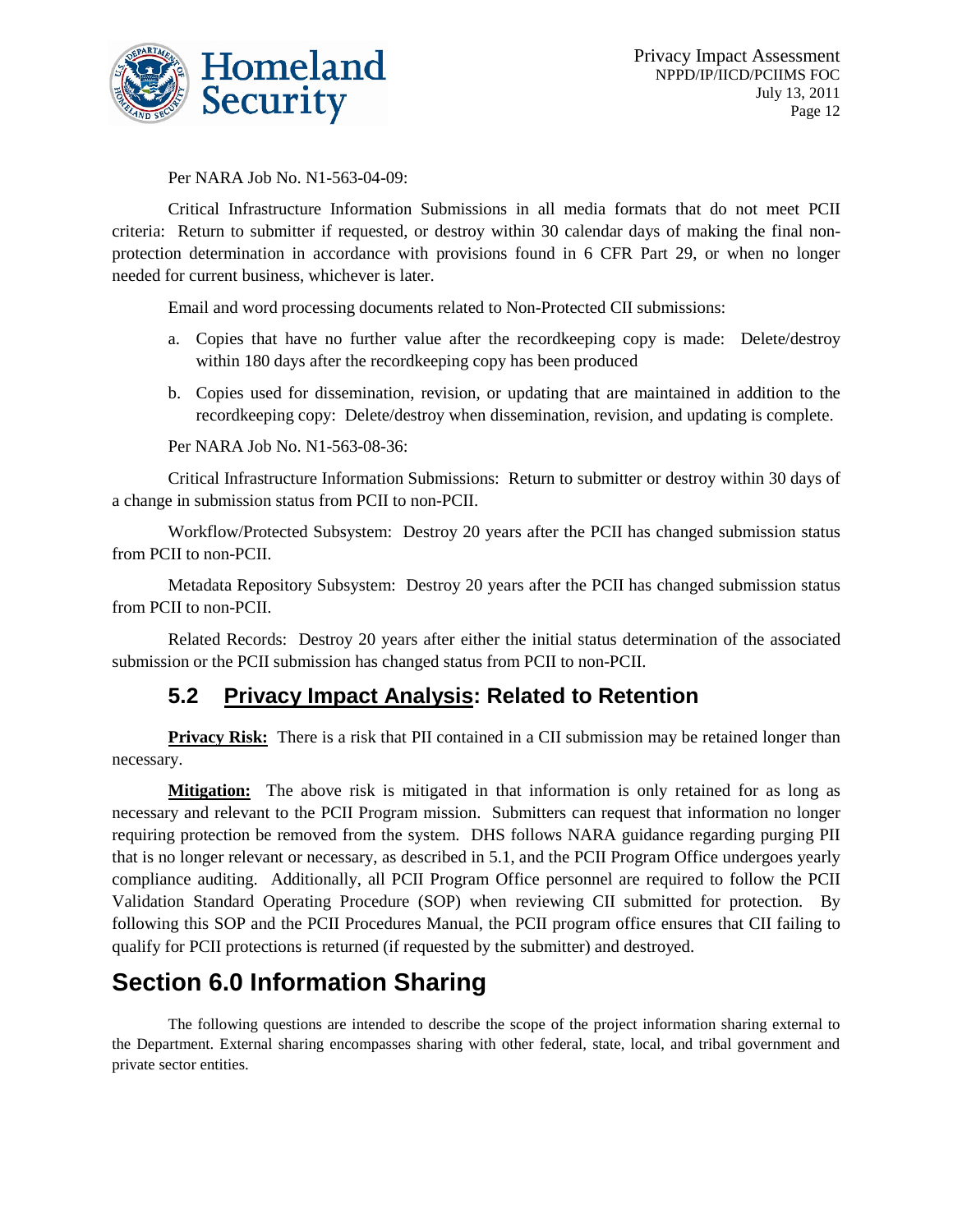

### **6.1 Is information shared outside of DHS as part of the normal agency operations? If so, identify the organization(s) and how the information is accessed and how it is to be used.**

The PCII Program shares PCII data with other federal, state, local, tribal, and territorial governments and their contractors, as necessary, to meet mission requirements through PCIIMS FOC and partnership systems. These partnership systems are systems managed by other federal agencies that collect, protect, and disseminate original PCII in a format that has been pre-approved by the PCII Program. Data from partnership systems is shared with the PCII Program by the partnership system granting access to the partnership system, sending a file by email, or by transmitting a CD or hardcopy of the information by mail, if necessary. Each partnership system is required to meet the PCII requirements of the Final rule and is covered by an individual memorandum of understanding (MOU) between the system owner and PCII Program, which details how information is collected, protected and disseminated from the partnership system (See Appendices A and B). A list of partnership systems is maintained by the PCII Program Office.

PCII Authorized User data is not shared outside of DHS as part of normal agency operations.

### **6.2 Describe how the external sharing noted in 6.1 is compatible with the SORN noted in 1.2.**

The purpose of the PCII Program is to protect and share PCII with federal, state, and local agencies when it is needed, as outlined in the CII Act. The purpose of collecting PII with the CII submissions is to communicate with the submitter.

The purpose of collecting PII for Authorized Users is to facilitate the maintenance of the PCII authorized user status and for the PCII Program Office to manage the PCII Authorized Users' PCII related activities. Authorized User information is shared in accordance with DHS/ALL-004 General Information Technology Access Account Records System of Records (September 29, 2009, 74 FR 49882).

### **6.3 Does the project place limitations on re-dissemination?**

Information is re-disseminated and shared in accordance with the security defined in the Final Rule for Procedures for Handling Critical Infrastructure Information, 6 CFR Part 29. Limitations on redissemination include the requirement that all personnel receiving or viewing PCII have a need-to-know and also be a PCII Authorized User.

### **6.4 Describe how the project maintains a record of any disclosures outside of the Department.**

Information is only disclosed from PCIIMS to PCII Authorized Users via hardcopy, CD-ROM, or encrypted email. The PCII is shared through the PCII Program Office and is then electronically recorded in PCIIMS as the first level of dissemination. This record includes who received the data, the PCII identification number associated with the PCII, when the dissemination occurred, and the format in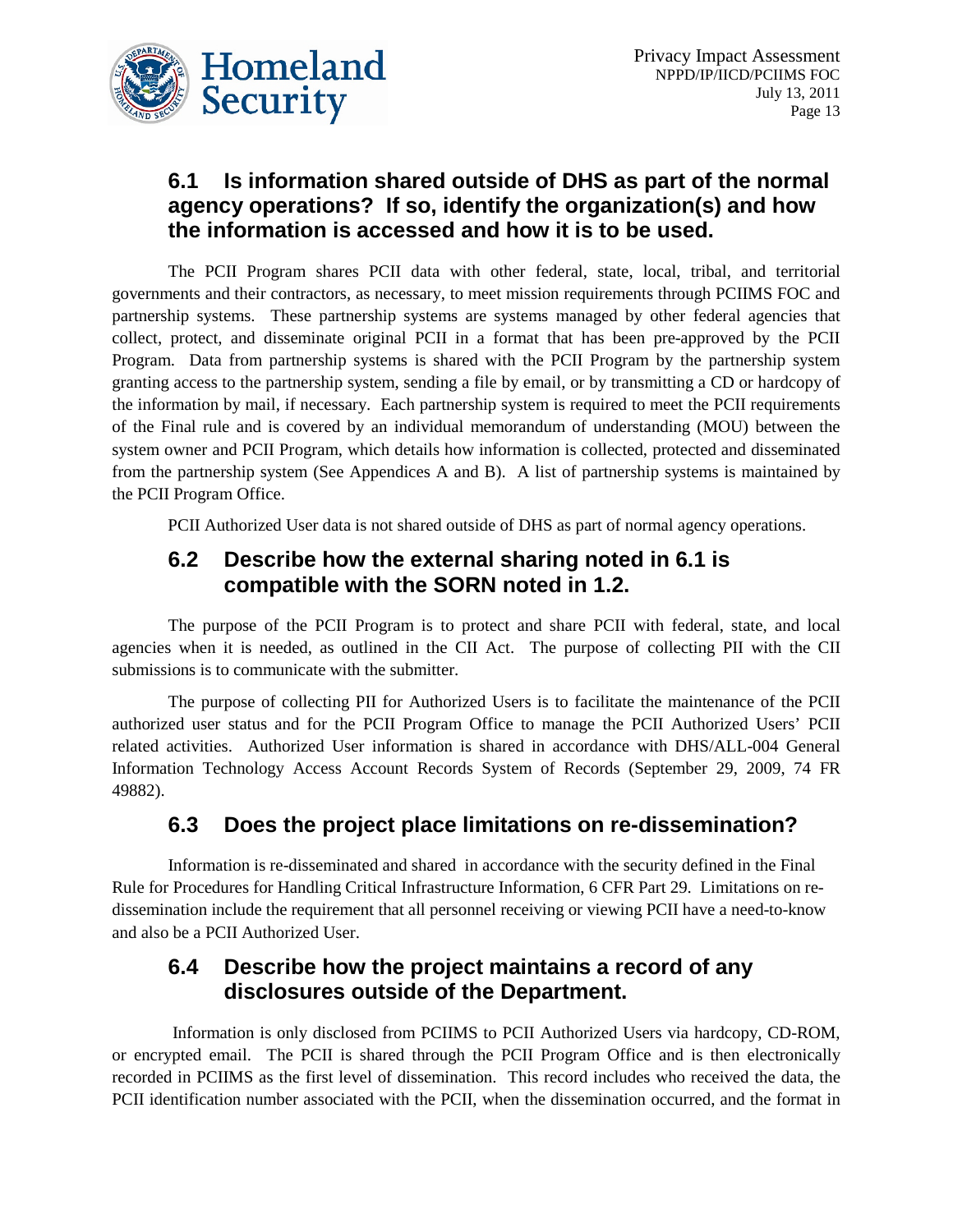

which it was shared. Any subsequent dissemination is recorded by the responsible PCII Authorized User of that PCII, as indicated in the PCII authorized user training and Procedures Manual. Partnership systems are also required to follow this dissemination process.

### **6.5 Privacy Impact Analysis: Related to Information Sharing**

**Privacy Risk:** There is a privacy risk that PCII data shared outside of DHS is lost or misused.

**Mitigation:** This risk is mitigated by processes in place whereby any external entity that develops a relationship with the PCII Program Office must first complete certification to receive PCII and then develop programs for receiving, handling, and using PCII in their respective critical infrastructure programs. PCIIMS PCII is only shared via hardcopy, encrypted CD-ROM, or encrypted email. All PCII Authorized Users are required to take PCII Authorized User training annually, which covers the consequences of loss or misuse of PCII data, including criminal and administrative penalties.

# **Section 7.0 Redress**

The following questions seek information about processes in place for individuals to seek redress which may include access to records about themselves, ensuring the accuracy of the information collected about them, and/or filing complaints.

### **7.1 What are the procedures that allow individuals to access their information?**

As noted above, once the PCII and submitter's contact information is entered into PCIIMS FOC, it is designated as part of the entire PCII submission. As such, it is protected, and only PCII Authorized Users and the submitters themselves will have access to the submitted information. The PII associated with the submission is not covered by the Privacy Act because the information is not retrieved by personal identifier. PCII is exempt from release under the Freedom of Information Act (FOIA).

Submitters do not have direct access to their information, but can request updates or changes to their previously submitted information or can request that the status of their information be changed from PCII to non-PCII and retained, returned, or destroyed.

Authorized users may contact the PCII Program Manager for access to their information.

Individuals seeking access to any record containing information about themselves that is part of a DHS system of records, or seeking to contest the accuracy of its content, may submit a FOIA or Privacy Act request to DHS. The procedures for submitting FOIA requests are available in 6 CFR Part 5. Please write to "FOIA, U.S. Department of Homeland Security, National Programs and Protection Directorate, Attn: FOIA Officer, Washington, D.C. 20528-0380." Individuals may also make informal inquiries to NPPD.FOIA@dhs.gov.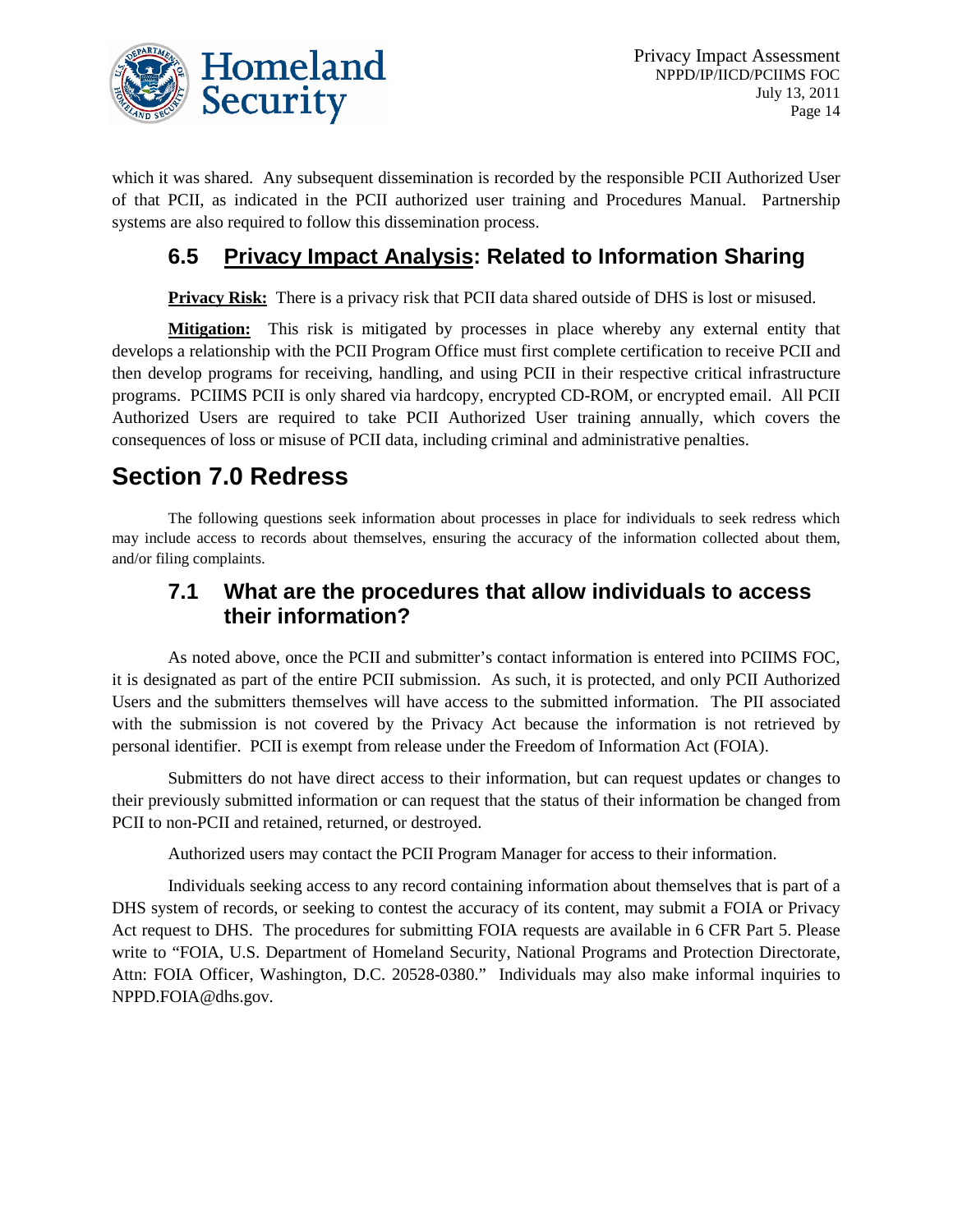

### **7.2 What procedures are in place to allow the subject individual to correct inaccurate or erroneous information?**

Individuals should notify the PCII Program Manager of any erroneous information found in the entity's contact information. Currently, the system provides two methods for correcting erroneous information: (1) deletion of the submission containing erroneous information and the creation of a new entry; or (2) by submitting an update to the erroneous submission.

### **7.3 How does the project notify individuals about the procedures for correcting their information?**

Notice to the individual submitting CII information is described via communication with the PCII program office and in this PIA.

For Authorized Users, the PCII Program Office provides notice to individuals in the form of a Privacy Act statement at the time of collection, in this PIA, and the DHS/ALL-004 General Information Technology Access Account Records System of Records (September 29, 2009, 74 FR 49882).

# **7.4 Privacy Impact Analysis: Related to Redress**

**Privacy Risk:** As an individual cannot access their information once submitted, there is a risk that the PCIIMS FOC system may contain inaccurate information. The submitters and Authorized Users may be unaware of inaccuracies.

**Mitigation:** Once an individual submits CII and that information is protected, only the PCII, not the individual's personal information, is mission-critical. Therefore, if the personal information is inaccurate, it does not affect the overall PCII mission. Further, the individual's information is not analyzed or evaluated in any way and only needs to be correct at the time of submission, in the event the individual needs to be contacted to provide further clarification of the CII submission. If the PCII Program is unable to contact the submitter to clarify submission information within 30 days of receiving the submission, per the Final Rule, the CII submission is not validated as PCII and will be destroyed.

Authorized Users' PII will be verified yearly during their re-certification training, and they also have the ability to update their personal profiles, as necessary.

# **Section 8.0 Auditing and Accountability**

The following questions are intended to describe technical and policy based safeguards and security measures.

### **8.1 How does the project ensure that the information is used in accordance with stated practices in this PIA?**

All uses of the information are specifically defined in the Final Rule for Procedures for Handling Critical Infrastructure Information, 6 CFR Part 29, as well as the DHS/ALL-004 General Information Technology Access Account Records System of Records (September 29, 2009, 74 FR 49882). The uses of the contact information are limited to the coordination and validation of a PCII response.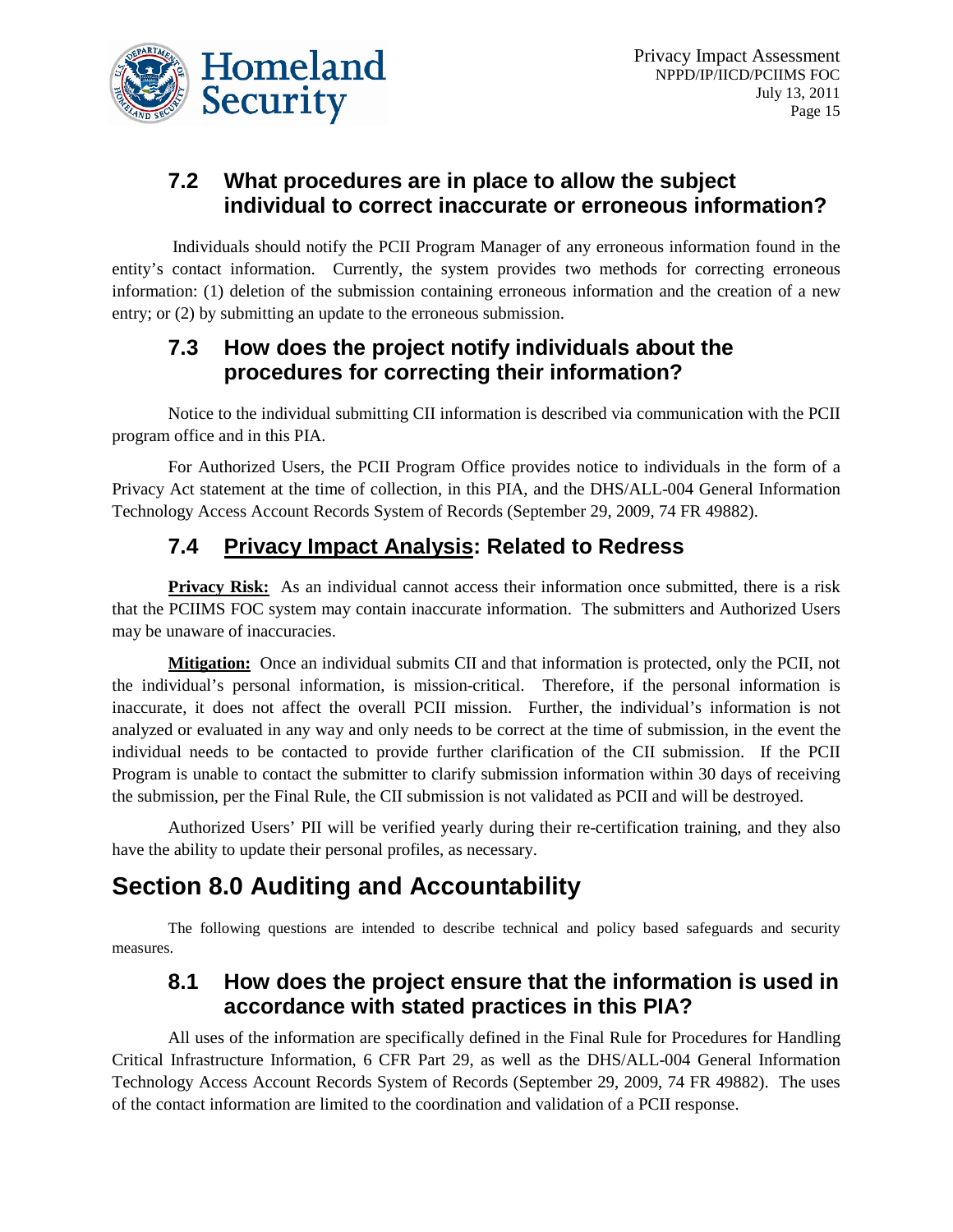

Additionally, PCIIMS users are authorized to see only the information necessary for the completion of their duties. Any access to PCII data is logged and regularly audited. Only PCII Authorized Users with a valid need to know can use PCII. PCII Authorized Users must maintain their PCII authorized status annually by completing training requirements, of which they are alerted by automated email from the system. If the requirement is not met, their PCII authorized status is revoked, and their information is removed from the system.

### **8.2 Describe what privacy training is provided to users either generally or specifically relevant to the project.**

PCII Authorized Users undergo computer-based PCII training that is necessary for any individual, internal or external to DHS, to handle PCII.

All DHS federal and contractor personnel with access to PCII within PCIIMS undergo DHS privacy training, which includes a discussion of Fair Information Practice Principles (FIPPs) and instructions on handling PII in accordance with FIPPs and DHS privacy policy. Additionally, all DHS federal and contractor personnel are required to complete annual privacy refresher training to retain system access. In addition, security training is provided on an annual basis, which will help to maintain the level of awareness for protecting PII. DHS will report on employees, including contractors, who receive IT security and privacy training, as required by FISMA.

### **8.3 What procedures are in place to determine which users may access the information and how does the project determine who has access?**

PCII may only be disseminated to PCII Authorized Users with a validated need to know. In order to become a PCII Authorized User, individuals must go through a vetting process, to include passing PCII Authorized User training and receiving certification for proper handling of PCII.

Statutory guidelines provide that the Under Secretary for NPPD or the Under Secretary's designee may choose to provide or authorize access to PCII when it is determined that this access supports a lawful and authorized government purpose, as enumerated in the CII Act, other law, regulation, or legal authority. Any disclosure or use of PCII within the Federal government is limited by the terms of the CII Act.

The PCII Program Office Procedures Manual, PCII System Security Plan, and the Final Rule document the criteria, procedures, controls, and responsibilities regarding access.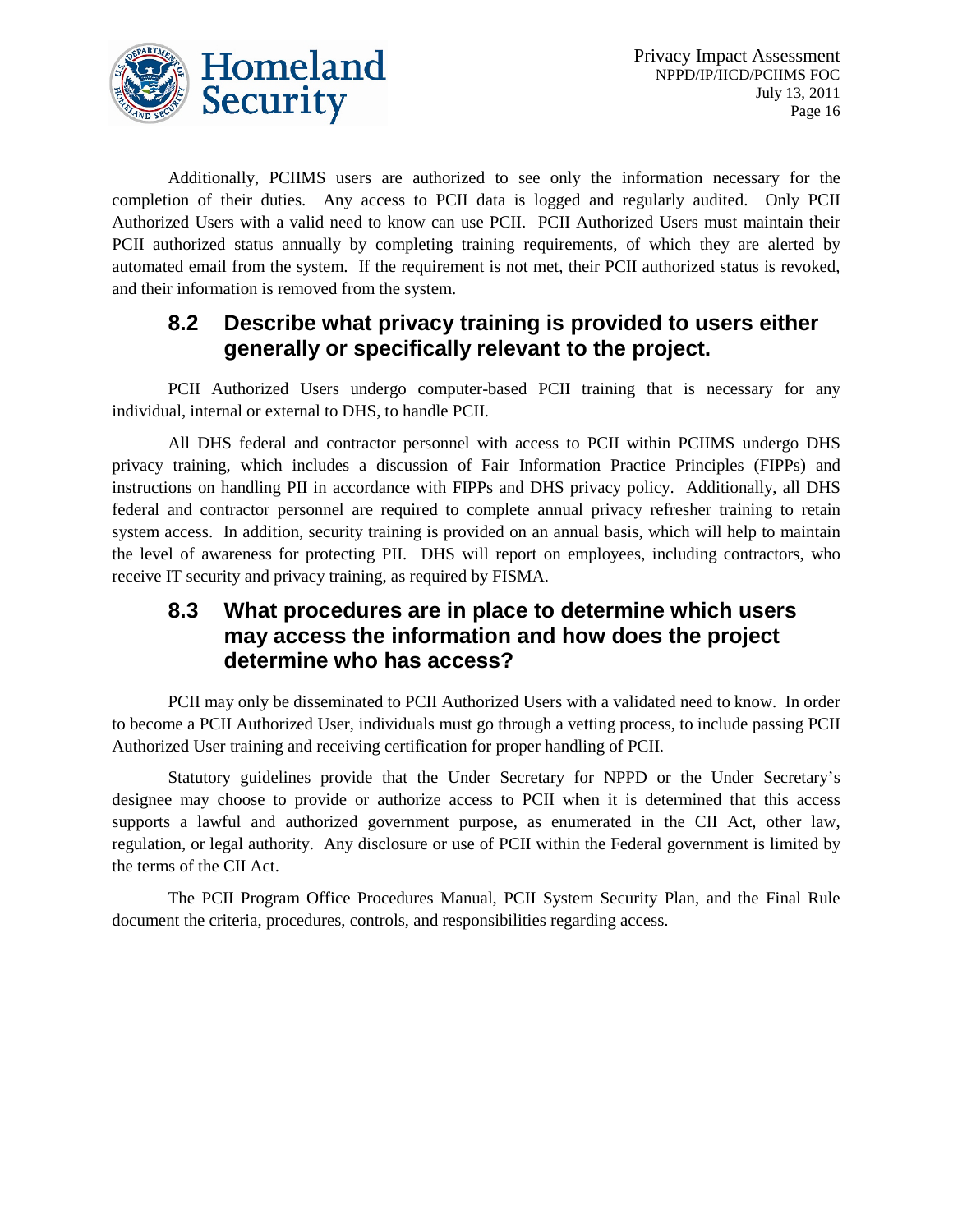

### **8.4 How does the project review and approve information sharing agreements, MOUs, new uses of the information, new access to the system by organizations within DHS and outside?**

All PCIIMS FOC system access requests and MOUs are reviewed by the PCII Program Office and the PCII Program Manager for approval. The PCIIMS FOC MOU template was written in coordination with the DHS Office of General Counsel.

# **Responsible Officials**

Tammy Barbour Protected Critical Infrastructure Information Program National Protection and Programs Directorate Department of Homeland Security

# **Approval Signature**

[Original signed copy on file with the DHS Privacy Office]

Mary Ellen Callahan Chief Privacy Officer Department of Homeland Security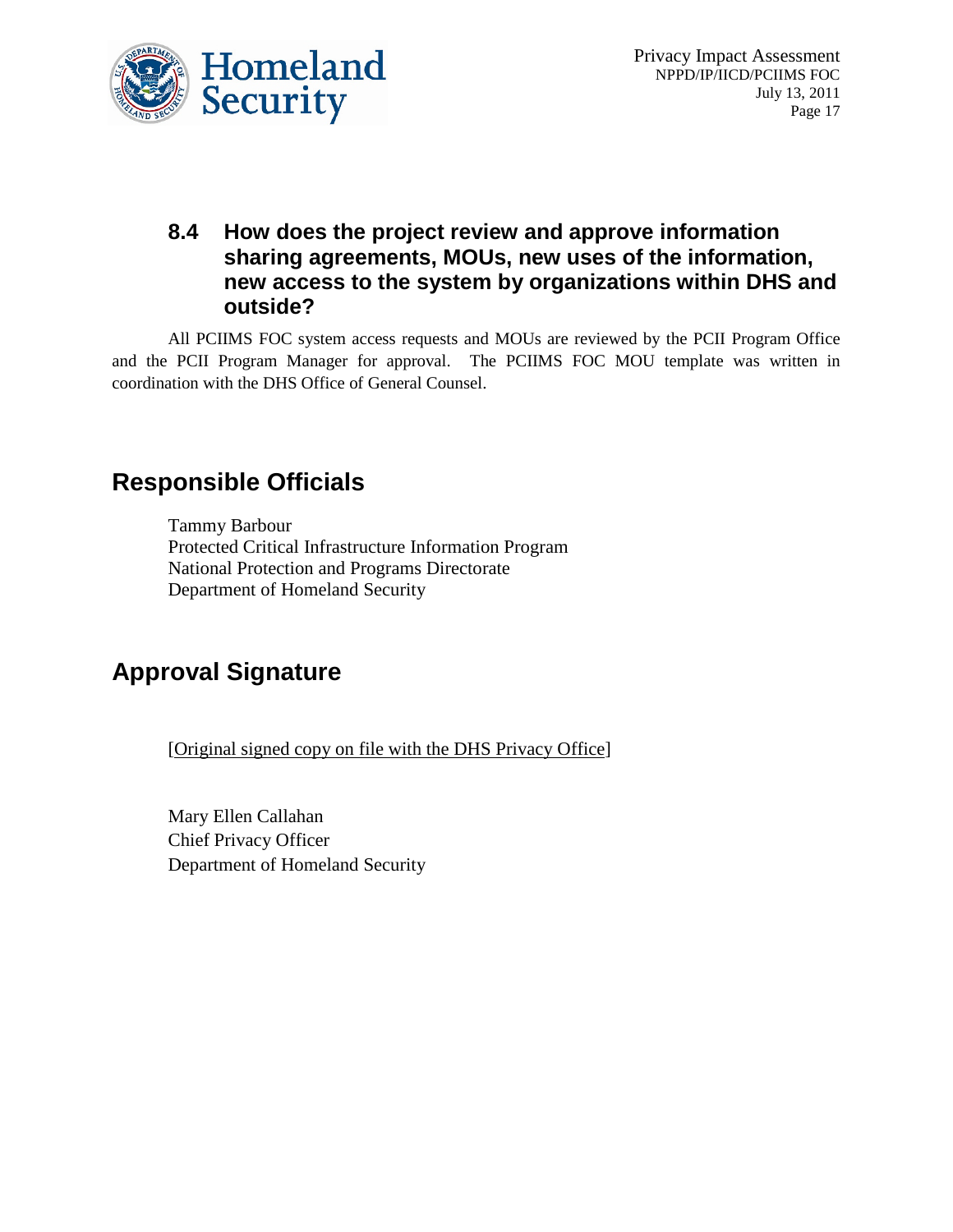

## APPENDIX A



# **PROTECTED CRITICAL INFRASTRUCTURE INFORMATION (PCII) PROGRAM**

# **MEMORANDUM OF AGREEMENT**

#### **Department of Homeland Security Memorandum of Agreement with Federal Agencies for Access to Protected Critical Infrastructure Information**

**1. Parties:** The parties to this Memorandum of Agreement (MOA) are the Department of Homeland Security, through its Protected Critical Infrastructure Information Program Office (hereinafter referred to as "DHS"), and the

(hereinafter referred to as the "Recipient").

**2. Authorities:** DHS and the Recipient are authorized to enter into this MOA under the Critical Infrastructure Information Act of 2002, Subtitle B of Title II of the Homeland Security Act of 2002, 6 U.S.C. §§131-134 ("CII Act"), and 6 C.F.R. Part 29.

**3. Purpose:** The purpose of this MOA is to set forth the agreed terms and conditions under which Protected Critical Infrastructure Information (PCII) is provided to the Recipient. The CII Act, establishes the statutory requirements for the submission and protection of critical infrastructure information ("CII"). Under 6 U.S.C. § 133(e), DHS is required to establish uniform procedures for the receipt, care, and storage of PCII by Federal agencies. These procedures have been set forth in the Code of Federal Regulations at 6 C.F.R. Part 29. Specifically, 6 C.F.R. 29.8 outlines the requirements for sharing information with Federal agencies and Federal contractors. The PCII Program Procedures Manual provides further guidance, and requires that Federal agencies that obtain PCII from and through the PCII Program Manager (PM) enter into an MOA. This MOA fulfills that requirement. Furthermore, the PCII Program Office must accredit recipient entities as part of accessing PCII.

#### **4. Responsibilities:**

A. DHS will:

(i) Accredit the Recipient and appoint a PCII Officer and PM designee, if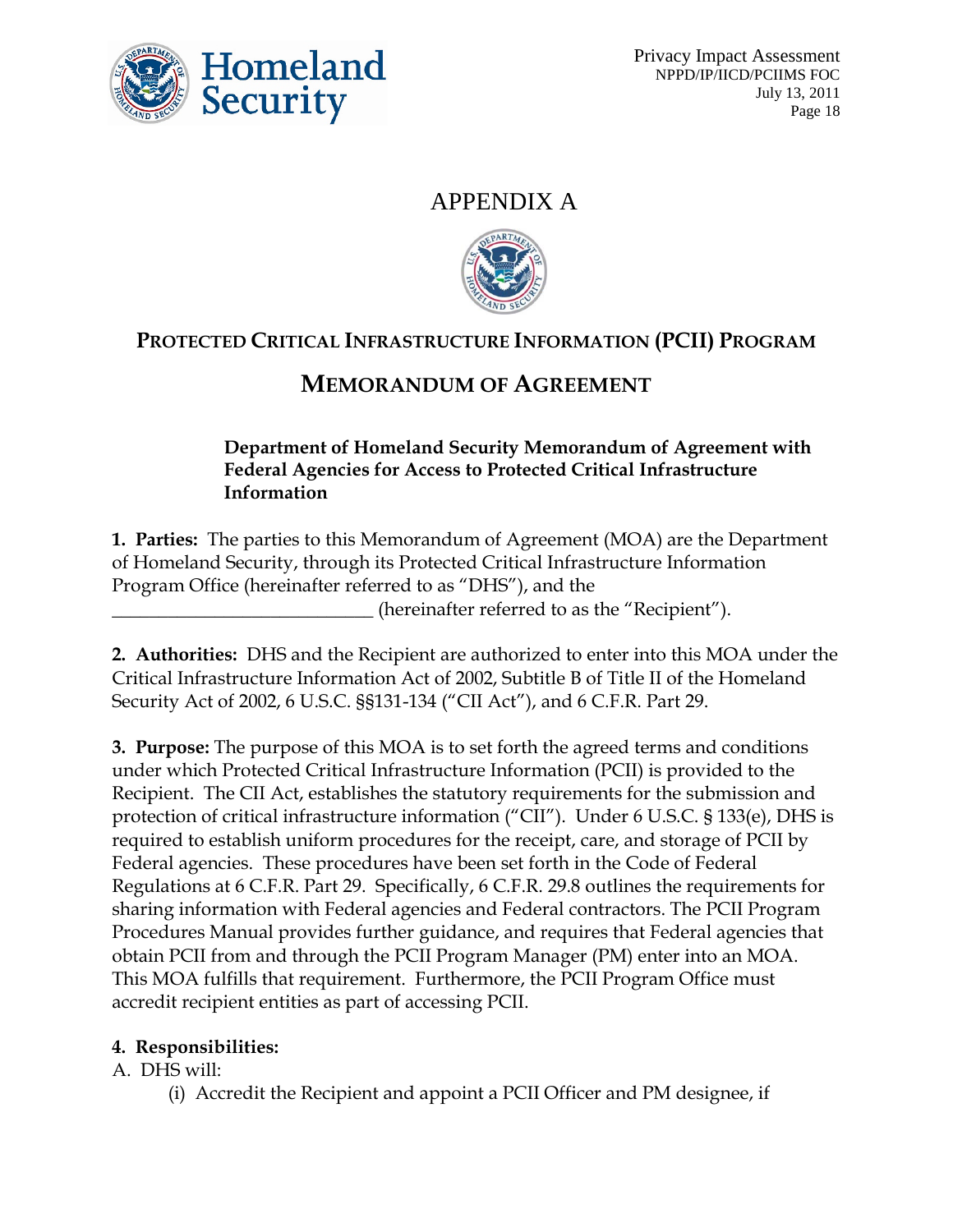

applicable, provided that the entity has satisfied the accreditation requirements set forth in Section 4.B.(ii) below.

(ii) Provide access to PCII to the Recipient for the purposes set forth in the CII Act and under the conditions outlined in this MOA;

(iii) Validate CII or pre-validate categorical inclusions of certain types of CII as PCII;

(iv) Delegate, as appropriate and necessary, certain functions of the PCII Program Office, to an identified PM designee;

(v) Obtain written consent, as applicable, from the person or entity that submitted the information or on whose behalf the information was submitted, before that information is disclosed by the Recipient to an unauthorized party ;

(vi) Provide applicable procedures and guidelines for the receipt, safeguarding, handling and dissemination of PCII;

(vii) Train the Recipient's PCII Officer(s) and PM's designee(s) and be available for consultation and guidance;

(viii) Provide content and format for training of individuals seeking authorization to access PCII; and

(ix) Assist the Recipient in issuing any alerts, advisories and warnings that require DHS' prior approval as set forth in 6 C.F.R. 29.8(e).

B. The Recipient will:

(i) Warrant and agree that each of its employees and contractors who will have access to PCII is familiar with, will be trained in, and will comply with, the statutes, regulations, and rules that address PCII set forth in the CII Act, 6 C.F.R. Part 29, the DHS PCII Program Procedures Manual, and other relevant guidance issued by the PCII PM, and will periodically check such guidance for updates and amendments;

(ii) Use its best efforts, and cooperate with the PCII Program Office, to become accredited as expeditiously as possible, by:

(a) Submitting an application

(b) Signing this MOA

(c) Nominating a PCII Officer

(d) Nominating a PCII PM designee, if applicable

(e) Ensuring that the PCII Officer and the PCII PM designee complete their training

(f) Completing and implementing a self-inspection plan in conjunction with Standard Operating Procedures for safeguarding, handling and disseminating PCII

(g) Ensuring that the PCII Officer certifies any contractors

(h) Ensuring that any contractors sign a Non-Disclosure Agreement in the form prescribed by the PCII Program Office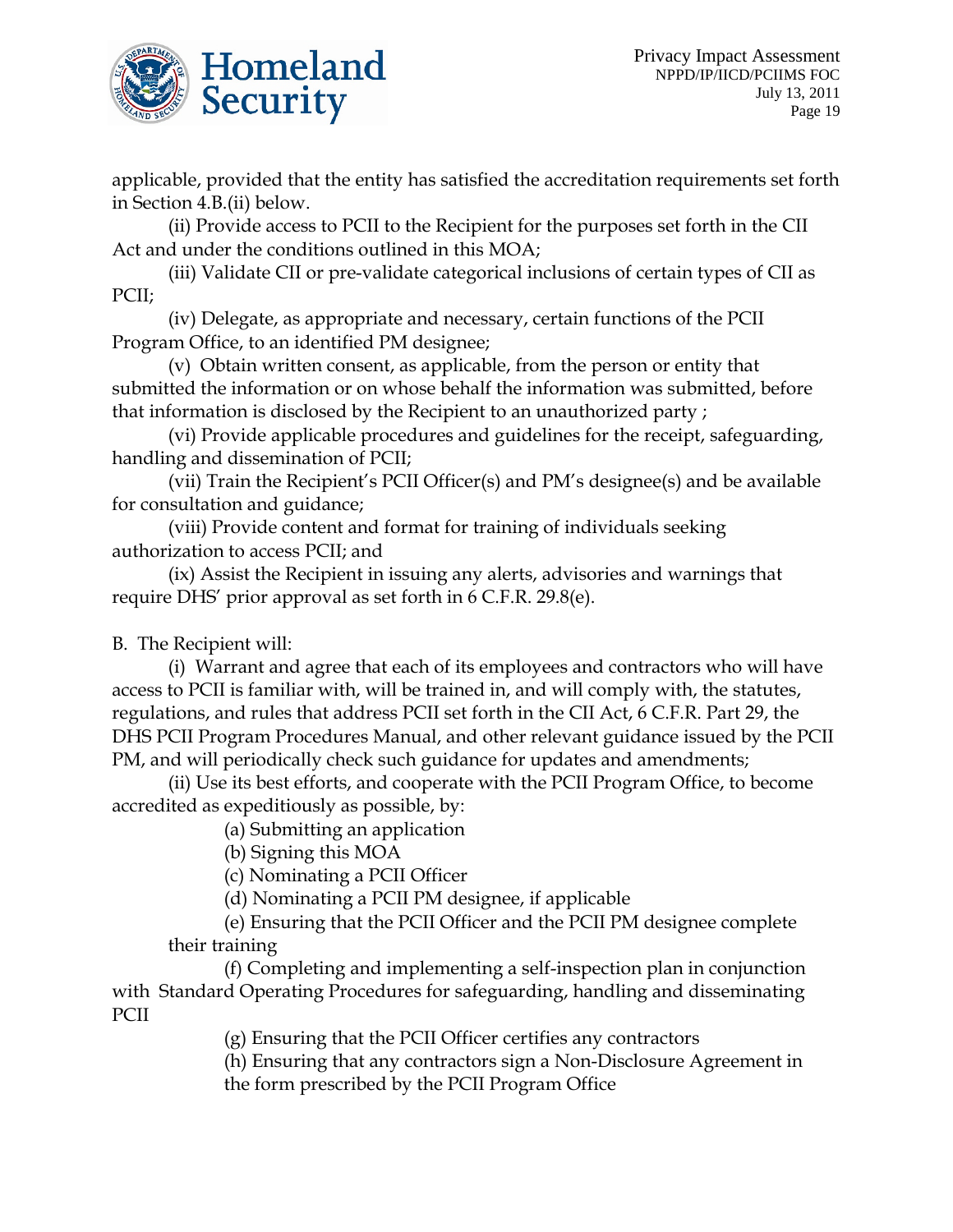

(iii) Use any PCII provided to it only for the purposes set forth in the CII Act at 6 U.S.C. §133(a)(1), and, in accordance with 6 C.F.R. 29.3(b), will not use PCII as a substitute for the exercise of its own legal authority to compel access to or submission of that same information, and further, will not use PCII for regulatory purposes without first contacting the PCII Program Office;

(iv) Nominate one or more persons to be PCII Officers, all of whom shall be familiar with and trained in the receipt, safeguarding, handling and dissemination requirements for PCII as set forth in 6 C.F.R. Part 29, the DHS PCII Program Procedures Manual, and any other guidance issued by the PCII PM;

(v) Nominate, if applicable, a PCII PM designee to undertake certain PCII Program Office responsibilities in the context of a categorical inclusion program;

(vi) Upon request from DHS, immediately take such steps as may be necessary to return promptly all PCII, including copies, however made, to DHS;

(vii) Consider any violations of procedures regarding PCII as matters subject to rules of conduct (including sanctions) that apply to its employees, and will refer violations of the CII Act and 6 CFR Part 29 or other applicable law to appropriate authorities for prosecution;

(viii) Immediately report all compromises of PCII and violations of applicable procedures to the PCII PM and cooperate with any investigation that may be initiated;

(ix) Ensure that information it receives from DHS that is marked "Protected Critical Infrastructure Information" shall be controlled as required and is used only for allowed purposes; that records of disclosure of PCII are maintained within that entity, as appropriate and that any PCII markings shall not be removed without first obtaining authorization from the PCII PM or the PCII PM's designee;

(x) Except as provided for in 6 C.F.R.29.8(f), or in exigent circumstances as provided for in 6 C.F.R. 29.8(e), not further disclose PCII to any other party without the prior approval of the PCII PM or the PCII PM's designee, or by order of a court of competent jurisdiction;

(xi) Before sharing with contractors:

(a) Certify that contractors and subcontractors are performing services in support of the CII Act;

(b) Ensure that each employee of a consultant, contractor, or subcontractor who will have access to PCII has signed an individual nondisclosure agreement approved of, or provided by, DHS, and is familiar with, will be trained in, and will comply with the provisions of this MOA, the statutes, regulations, and rules that address PCII set forth in the CII Act, 6 C.F.R. Part 29, the DHS PCII Program Procedures Manual, and other relevant guidance issued by the PCII PM; and

(c) Consider any violations of procedures regarding PCII as matters subject to rules of conduct (including sanctions) that apply to its consultants,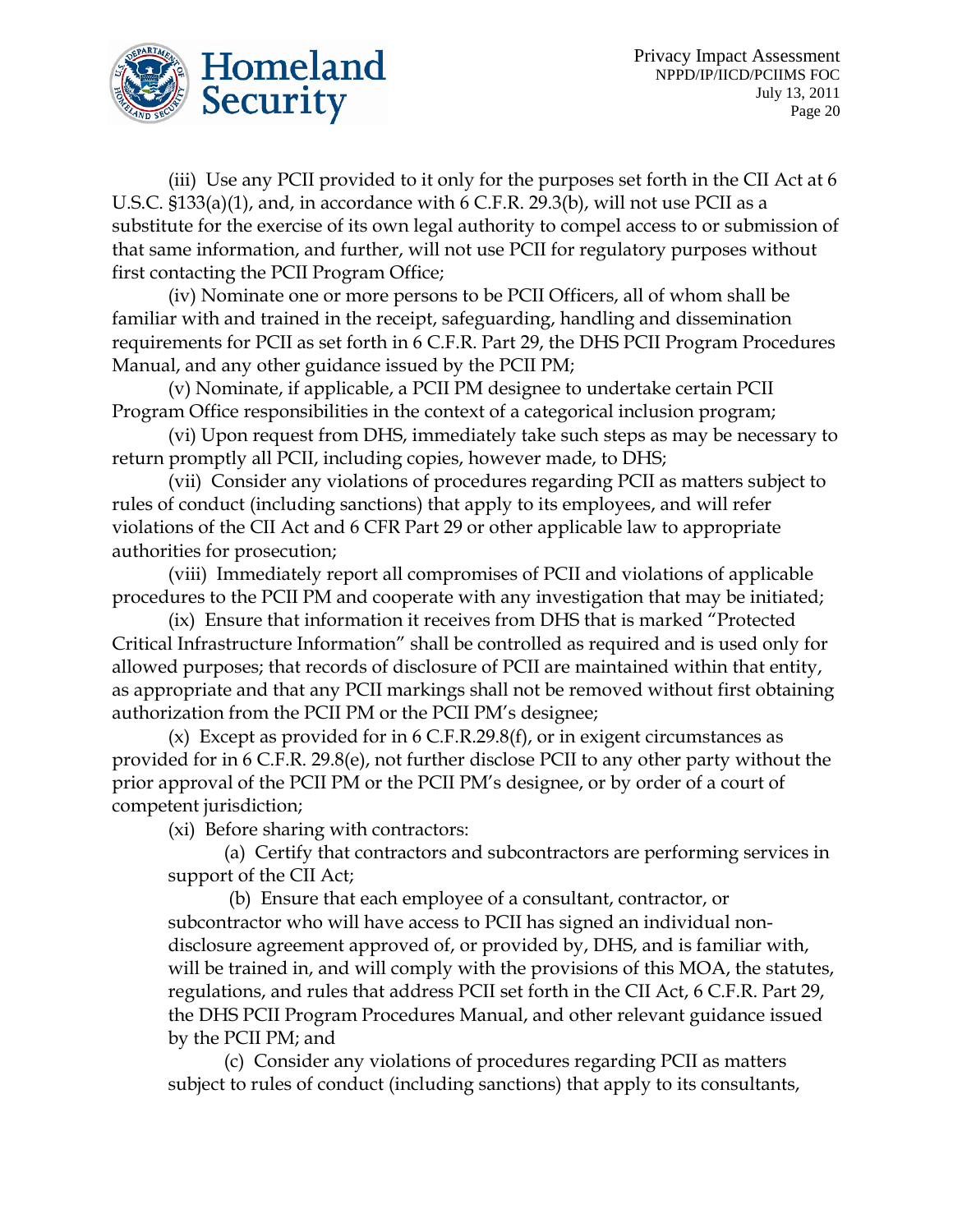

contractors and subcontractors and will refer violations of law to appropriate authorities for prosecution.

(xii) Ensure that contractors have agreed by contract to comply with all of the requirements of the PCII Program;

(xiii) Fully comply with any requests, whether scheduled or unscheduled, by the PCII PM or the PCII PM's designee, to review the Recipient's compliance with the terms of this MOA, and will take any corrective action recommended;

(xiv) Forward any submission of CII received by the Recipient that is not part of a categorical inclusion of CII to the PCII Program Office for validation;

(xv) Enter into any Agreements to Operate and/or System Requirements Documents required by the PCII Program Office in the context of a categorical inclusion or otherwise; and

(xvi) Notify and coordinate with DHS prior to responding to any requests for release of PCII under a court order, agency decision, the Freedom of Information Act, or any other statute or regulation.

**5. Amendments:** This MOA is permitted by statute and regulation and required by the PCII Program Procedures Manual. Should there be a change in any of these authorities, DHS will require conforming amendments to this MOA. This MOA can only be amended by an instrument in writing signed on behalf of both DHS and the Recipient.

**6. Reimburseables:** This MOA does not provide authority for any reimburseable expenditures, or funding. In the event that such authorization is required, DHS and the Recipient will, in a separate agreement, coordinate funding reimbursement through appropriate channels and will execute appropriate Reimbursable Agreements or other funding documents in accordance with the Economy Act and DHS procedures for such agreements including an Economy Act Determination & Findings.

**7. Other Provisions:** Nothing in this MOA is intended to conflict with current law or regulation. If a term of this MOA is inconsistent with such authority, then that term shall be invalid, but the remaining terms and conditions of this MOA shall remain in full force and effect.

**8. Effective Date and Termination Provisions:** This MOA is effective as of the date of the last required signature. It continues until terminated in writing by either party. It may be terminated effective upon the delivery by any means of written notice of termination signed by an authorized DHS official or Recipient official. Unwillingness by the Recipient to agree to amendments required by DHS will constitute a basis for termination. If terminated, the Recipient agrees to promptly return all PCII that it has received to the PCII PM.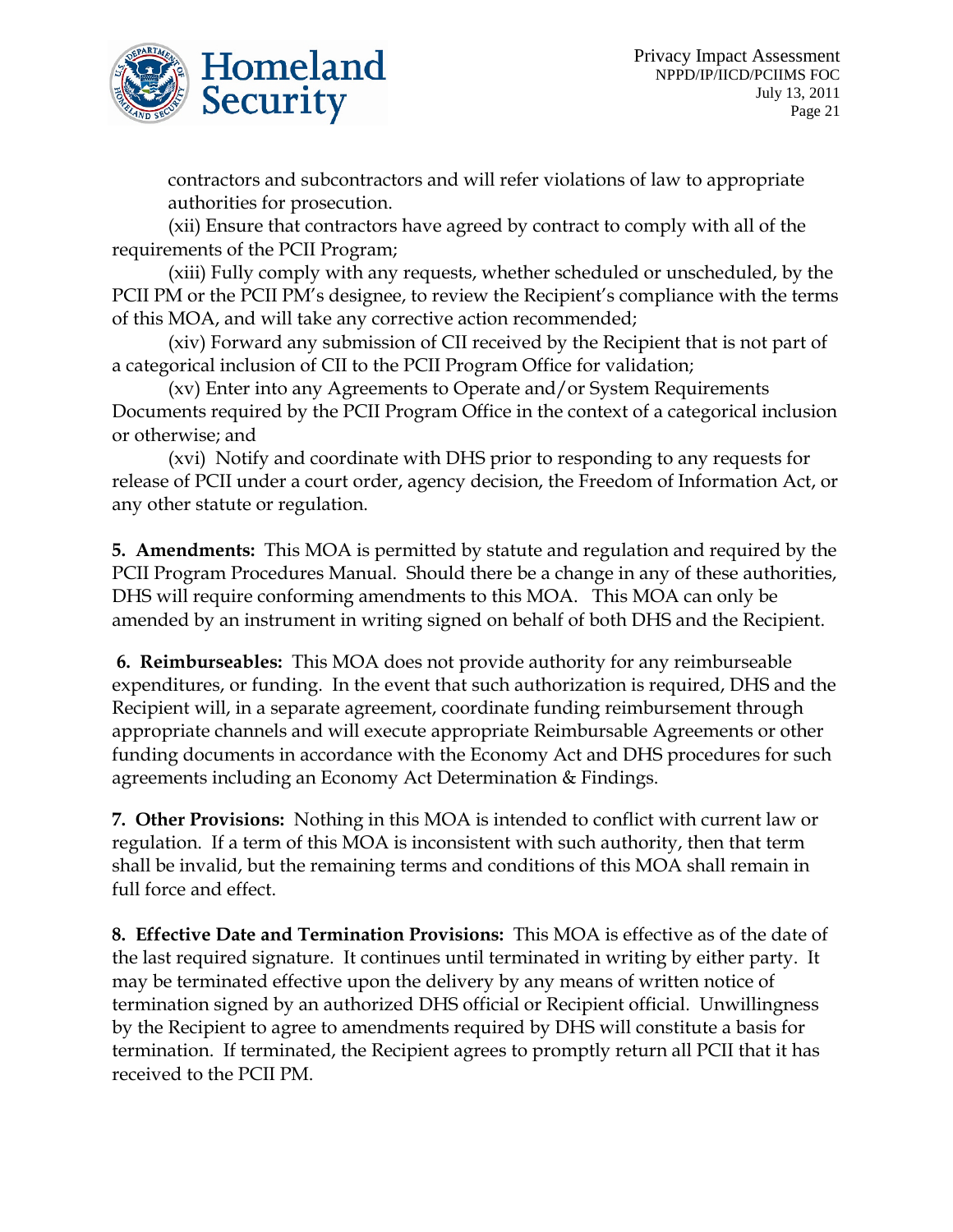

**9. Original Memorandum of Agreement:** The original of this document will be kept by the PCII PM. Copies may be made as necessary.

| 10. Points of Contact:      |                                     |
|-----------------------------|-------------------------------------|
| DHS:                        | Recipient:                          |
| Name                        | Name                                |
| Phone                       | Phone                               |
| Email                       | Email                               |
| Agreed to and Accepted By:  |                                     |
|                             | (Federal Agency)                    |
| By: Laura L.S. Kimberly     | By: $\qquad \qquad$<br>(Print Name) |
| Title: PCII Program Manager |                                     |
| Signature                   | Signature                           |
| Date                        | Date                                |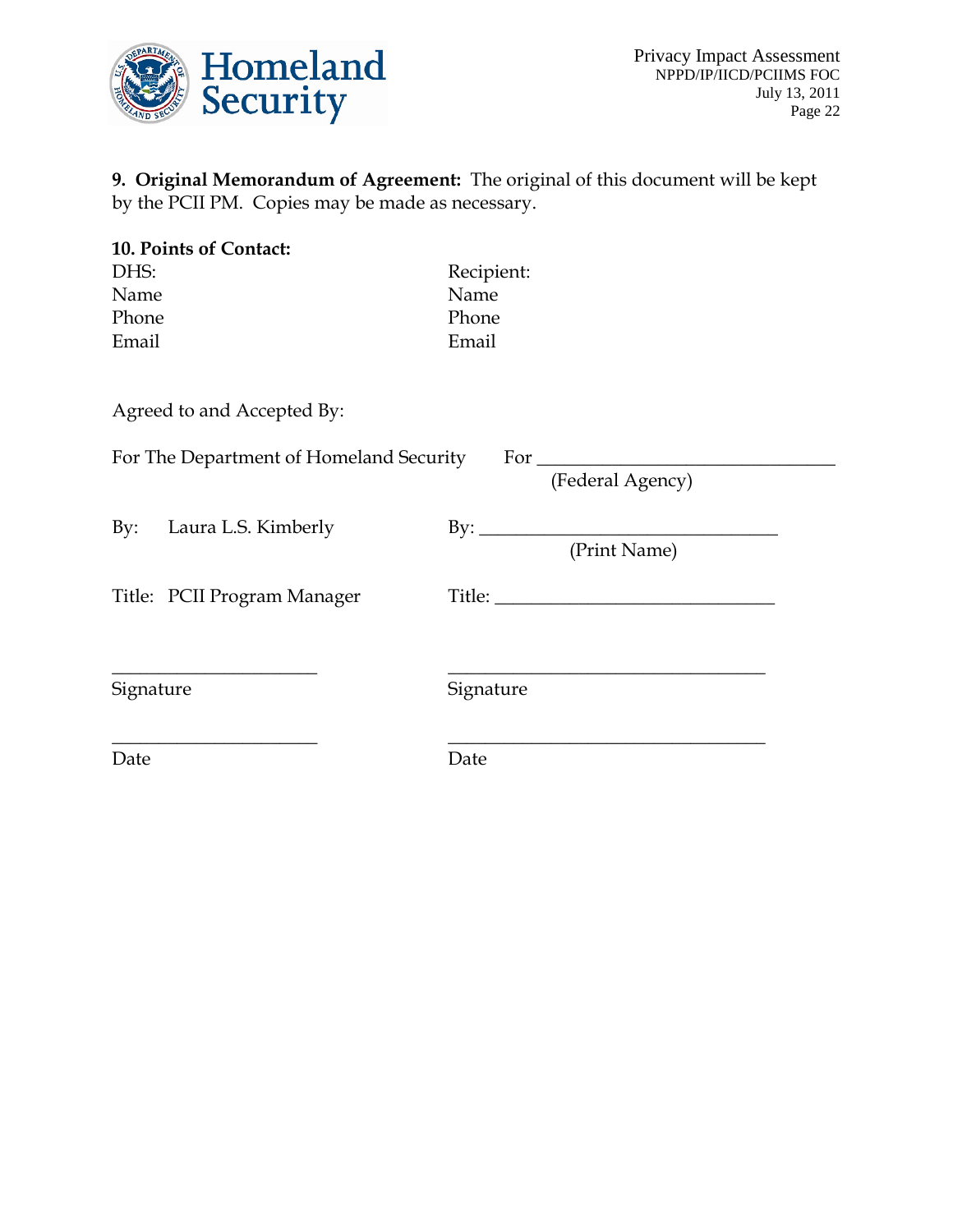

### APPENDIX B



# **PROTECTED CRITICAL INFRASTRUCTURE INFORMATION (PCII) PROGRAM**

# **MEMORANDUM OF AGREEMENT**

#### **Department of Homeland Security Memorandum of Agreement with State Agencies for Access to Protected Critical Infrastructure Information**

**1. Parties:** The parties to this Memorandum of Agreement (MOA) are the Department of Homeland Security, through its Protected Critical Infrastructure Information Program Office (hereinafter referred to as "DHS"), and the (hereinafter referred to as the "Recipient").

**2. Authorities:** DHS and the Recipient are authorized to enter into this MOA under the Critical Infrastructure Information Act of 2002, Subtitle B of Title II of the Homeland Security Act of 2002, 6 U.S.C. §§131-134 ("CII Act"), and 6 C.F.R. Part 29.

**3. Purpose:** The purpose of this MOA is to set forth the agreed terms and conditions under which Protected Critical Infrastructure Information (PCII) is provided to the Recipient. The CII Act, establishes the statutory requirements for the submission and protection of critical infrastructure information ("CII"). Under 6 U.S.C. § 133(e), DHS is required to establish uniform procedures for the receipt, care, and storage of PCII. These procedures have been set forth in the Code of Federal Regulations ("C.F.R.") at 6 C.F.R. Part 29. Specifically, 6 C.F.R. 29.8 outlines the requirements for sharing information with State and local government agencies and contractors. 6 C.F.R. 29.8(b) requires a State or local government entity to enter into an arrangement with DHS providing for compliance with 6 C.F.R. Part 29 and acknowledging the understanding and responsibilities of the recipient entity. The PCII Program Procedures Manual provides further guidance, and requires that State and local agencies that obtain PCII from and through the PCII Program Manager (PM) enter into an MOA. This MOA fulfills that requirement. Furthermore, the PCII Program Office must accredit recipient entities as part of accessing PCII.

#### **4. Responsibilities:**

A. DHS will: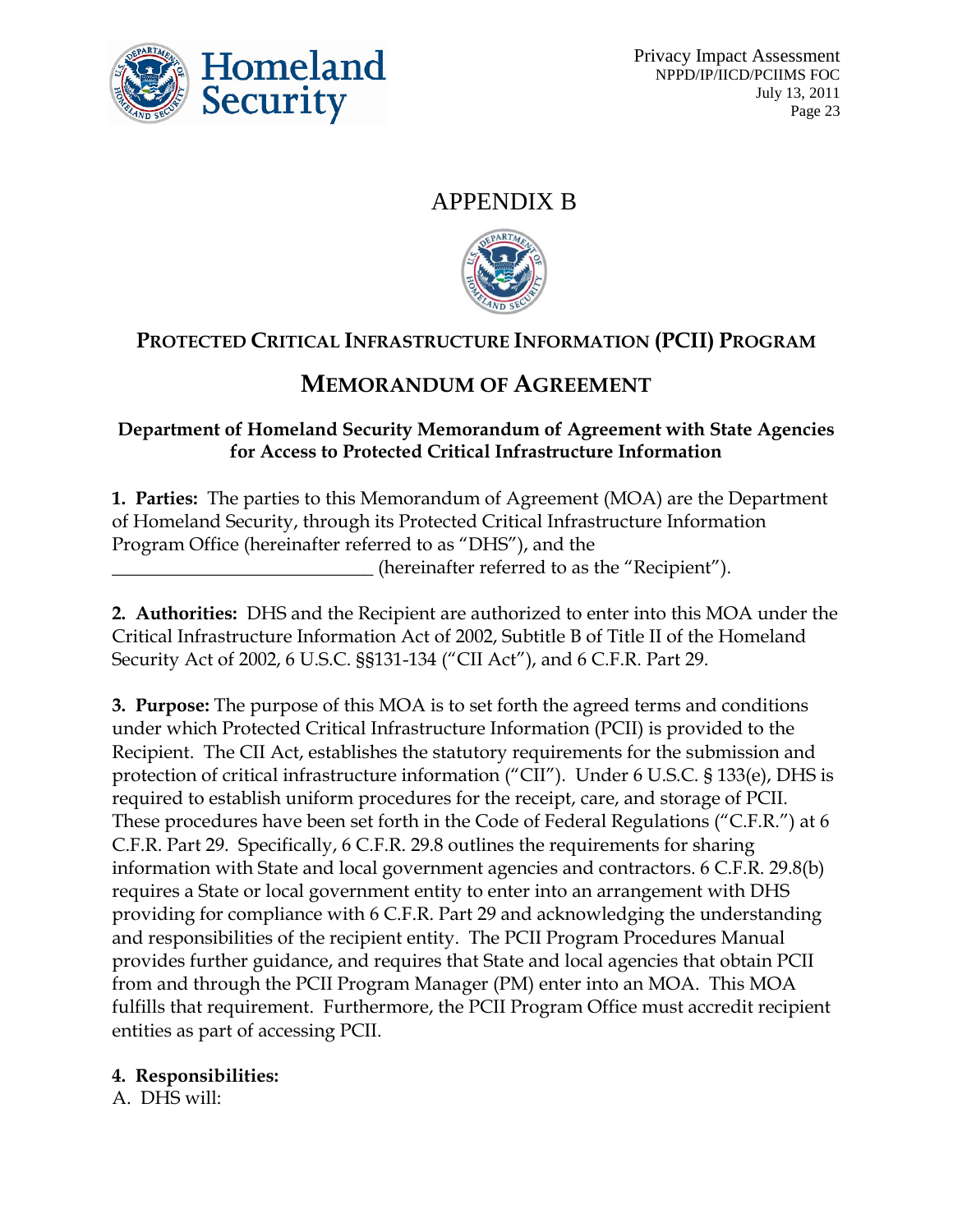

(i) Accredit the Recipient and appoint a PCII Officer, provided that the entity has satisfied the accreditation requirements set forth in Section 4.B.(ii) below.

(ii) Provide access to PCII to the Recipient for the purposes set forth in the CII Act and under the conditions outlined in this MOA;

(iii) Validate and mark CII and disseminate it to the Recipient;

(iv) Obtain written consent, as applicable, from the person or entity that submitted the information or on whose behalf the information was submitted, before that information is disclosed by the Recipient to an unauthorized party or for an unauthorized use;

(v) Provide applicable procedures and guidelines for the receipt, safeguarding, handling and dissemination of PCII;

(vi) Train the Recipient's PCII Officer(s) and be available for consultation and guidance;

(vii) Provide content and format for training of individuals seeking authorization to access PCII; and

(viii) Assist the Recipient in issuing any alerts, advisories and warnings that require DHS' prior approval as set forth in 6 C.F.R. 29.8(e).

B. The Recipient will:

(i) Warrant and agree that each of its employees and contractors who will have access to PCII is familiar with, will be trained in, and will comply with, the statutes, regulations, and rules that address PCII set forth in the CII Act, 6 C.F.R. Part 29, the DHS PCII Program Procedures Manual, and other relevant guidance issued by the PCII PM, and will periodically check such guidance for updates and amendments;

(ii) Use its best efforts, and cooperate with the PCII Program Office, to become accredited as expeditiously as possible, by:

(a) Submitting an application

(b) Signing this MOA

(c) Nominating a PCII Officer

(d) Ensuring that the PCII Officer complete his or her training

(e) Completing the self-inspection plan in conjunction with Standard

Operating Procedures for safeguarding, handling and disseminating PCII

(f) Ensuring that the PCII Officer certifies any contractors

(g) Ensuring that any contractors sign a Non-Disclosure Agreement in the form prescribed by the PCII Program Office

(iii) Use any PCII provided to it only for the purposes set forth in the CII Act at 6 U.S.C. §133(a)(1), and, in accordance with 6 C.F.R. 29.3(b), will not use PCII as a substitute for the exercise of its own legal authority to compel access to or submission of that same information, and further, will not use PCII for regulatory purposes without first contacting the PCII Program Office;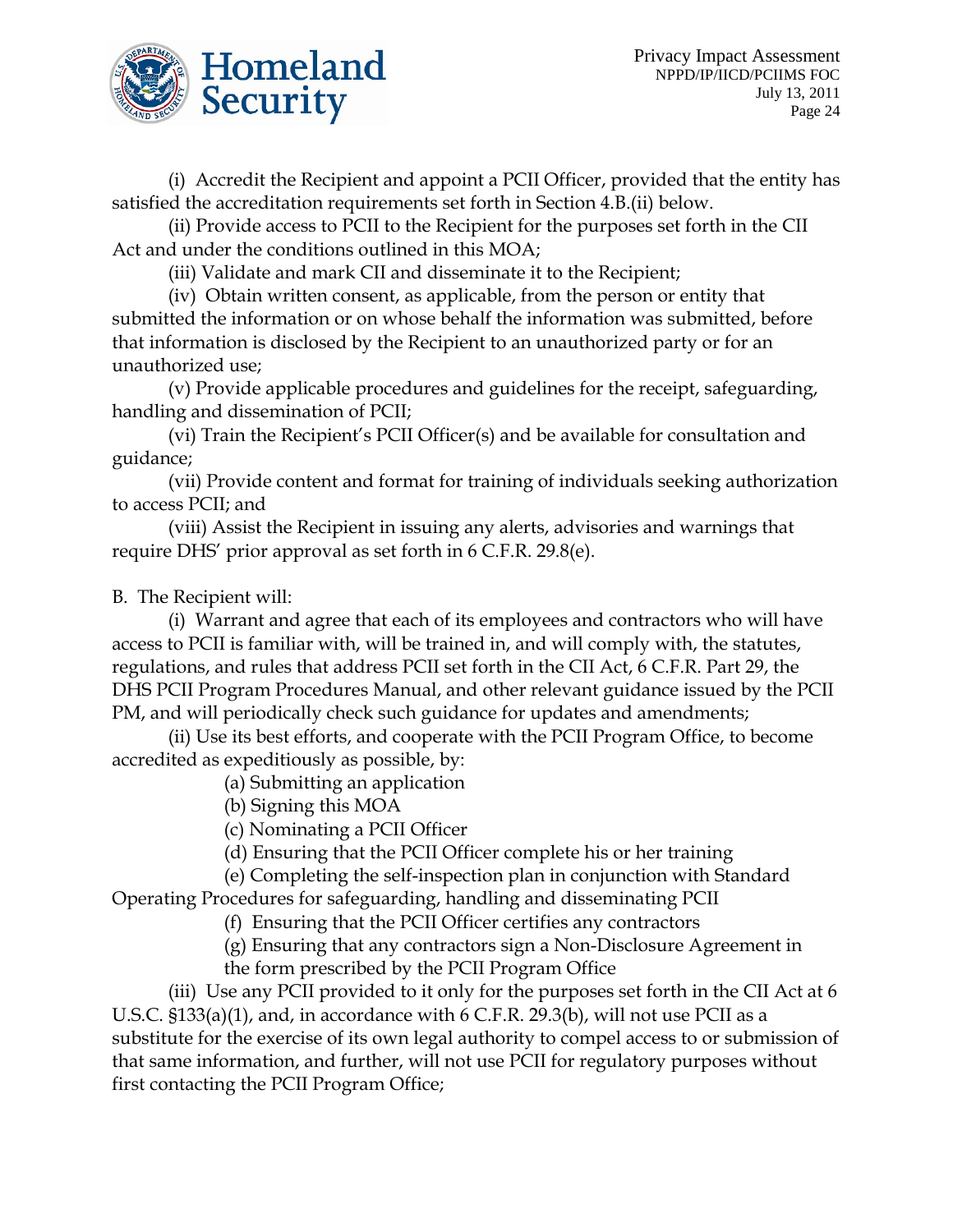

(iv) Nominate one or more persons to be PCII Officers, all of whom shall be familiar with and trained in the receipt, safeguarding, handling and dissemination requirements for PCII as set forth in 6 C.F.R. Part 29, the DHS PCII Program Procedures Manual, and any other guidance issued by the PCII PM;

(v) Ensure that any employees required by DHS to undergo a background check pursuant to 6 C.F.R. 29.7(b) submit any required paperwork to, and cooperate with, DHS;

(vi) Upon request from DHS, immediately take such steps as may be necessary to return promptly all PCII, including copies, however made, to DHS;

(vii) Consider any violations of procedures regarding PCII as matters subject to rules of conduct (including sanctions) that apply to its employees, and will refer violations of the CII Act and 6 C.F.R. Part 29 or other applicable law to appropriate authorities for prosecution, including any administrative, disciplinary, civil, or criminal action, as appropriate, under the laws, regulations and directives of the Recipient's jurisdiction;

(viii) Immediately report all compromises of PCII and violations of applicable procedures to the PCII PM and cooperate with any investigation that may be initiated;

(ix) Ensure that information it receives from DHS that is marked "Protected Critical Infrastructure Information" shall be controlled as required and is used only for allowed purposes; that records of disclosure of PCII are maintained within that entity, as appropriate and that any PCII markings shall not be removed without first obtaining authorization from the PCII PM;

(x) Except as provided for in  $6$  C.F.R.29.8(f), or in exigent circumstances as provided for in 6 C.F.R. 29.8(e), not further disclose PCII to any other party without the prior approval of the PCII PM, or by order of a court of competent jurisdiction;

(xi) Before sharing with contractors:

(a) Certify that contractors and subcontractors are performing services in support of the CII Act;

(b) Ensure that each employee of a consultant, contractor, or subcontractor who will have access to PCII has signed an individual nondisclosure agreement approved of, or provided by, DHS, and is familiar with, will be trained in, and will comply with the provisions of this MOA, the statutes, regulations, and rules that address PCII set forth in the CII Act, 6 C.F.R. Part 29, the DHS PCII Program Procedures Manual, and other relevant guidance issued by the PCII PM; and

(c) Consider any violations of procedures regarding PCII as matters subject to rules of conduct (including sanctions) that apply to its consultants, contractors and subcontractors and will refer violations of law to appropriate authorities for prosecution.

(xii) Ensure that contractors have agreed by contract to comply with all of the requirements of the PCII Program;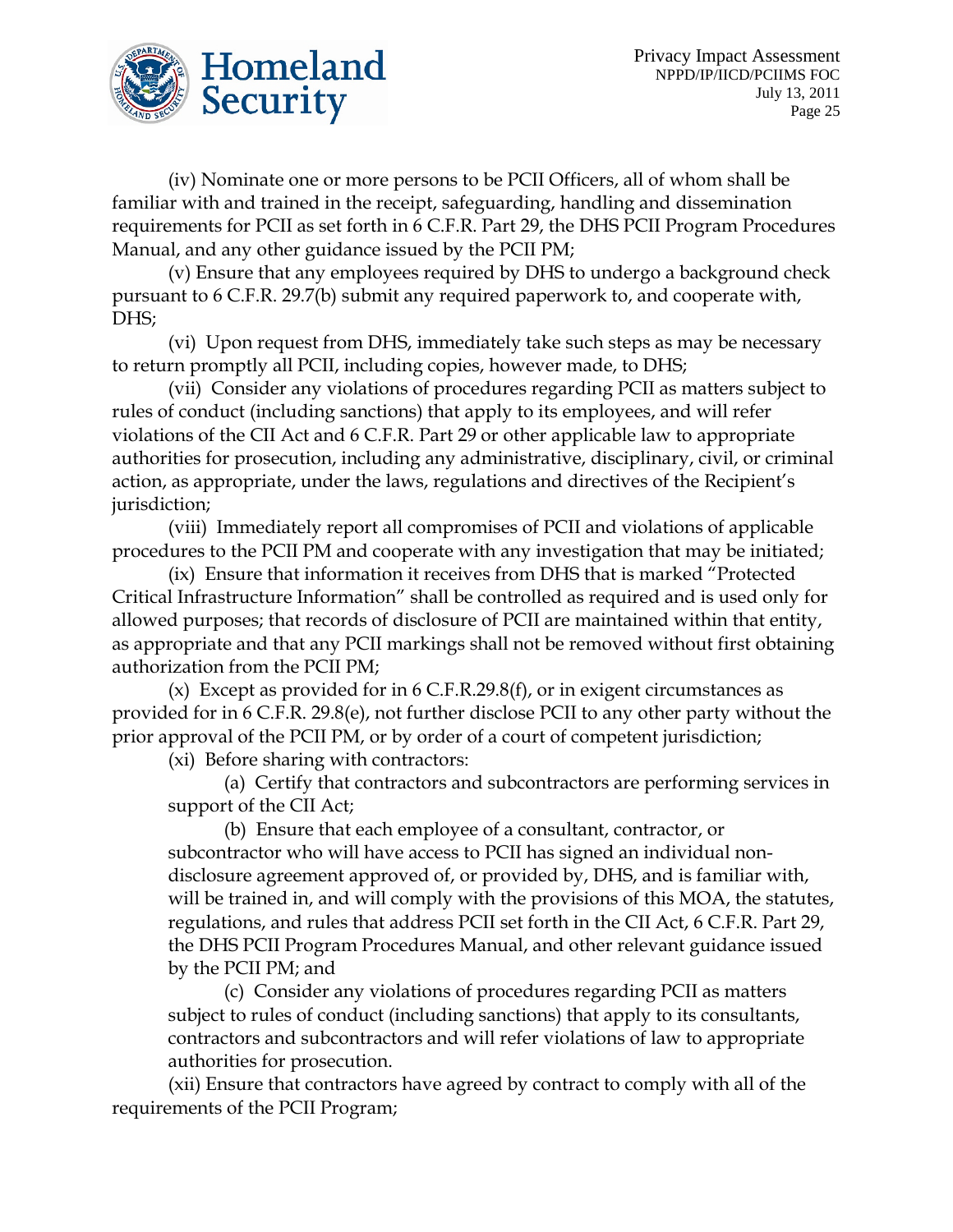

(xiii) Fully comply with any requests, whether scheduled or unscheduled, by the PCII PM, to review the Recipient's compliance with the terms of this MOA, and will take any corrective action recommended;

(xiv) Forward any submission of CII received by the Recipient to the PCII Program Office for validation;

(xv) Enter into any Agreements to Operate and/or System Requirements Documents required by the PCII Program Office; and

(xvi) Notify and coordinate with DHS prior to responding to any requests for release of PCII under a court order, agency decision, the Freedom of Information Act, or any other statute or regulation, including similar State and local disclosure laws that apply in the Recipient's jurisdiction.

**5. Amendments:** This MOA is permitted by statute and regulation and required by the PCII Program Procedures Manual. Should there be a change in any of these authorities, DHS will require conforming amendments to this MOA. This MOA can only be amended by an instrument in writing signed on behalf of both DHS and the Recipient.

**6. Reimburseables:** This MOA does not provide authority for any reimburseable expenditures, or funding. In the event that such authorization is required, DHS and the Recipient will, in a separate agreement, coordinate funding reimbursement through appropriate channels and will execute appropriate Reimbursable Agreements or other funding documents in accordance with the Economy Act and DHS procedures for such agreements including an Economy Act Determination & Findings.

**7. Other Provisions:** Nothing in this MOA is intended to conflict with current law or regulation. If a term of this MOA is inconsistent with such authority, then that term shall be invalid, but the remaining terms and conditions of this MOA shall remain in full force and effect.

**8. Effective Date and Termination Provisions:** This MOA is effective as of the date of the last required signature. It continues until terminated in writing by either party. It may be terminated effective upon the delivery by any means of written notice of termination signed by an authorized DHS official or Recipient official. Unwillingness by the Recipient to agree to amendments required by DHS will constitute a basis for termination. If terminated, the Recipient agrees to promptly return all PCII that it has received to the PCII PM.

**9. Original Memorandum of Agreement:** The original of this document will be kept by the PCII PM. Copies may be made as necessary.

**10. Points of Contact:**